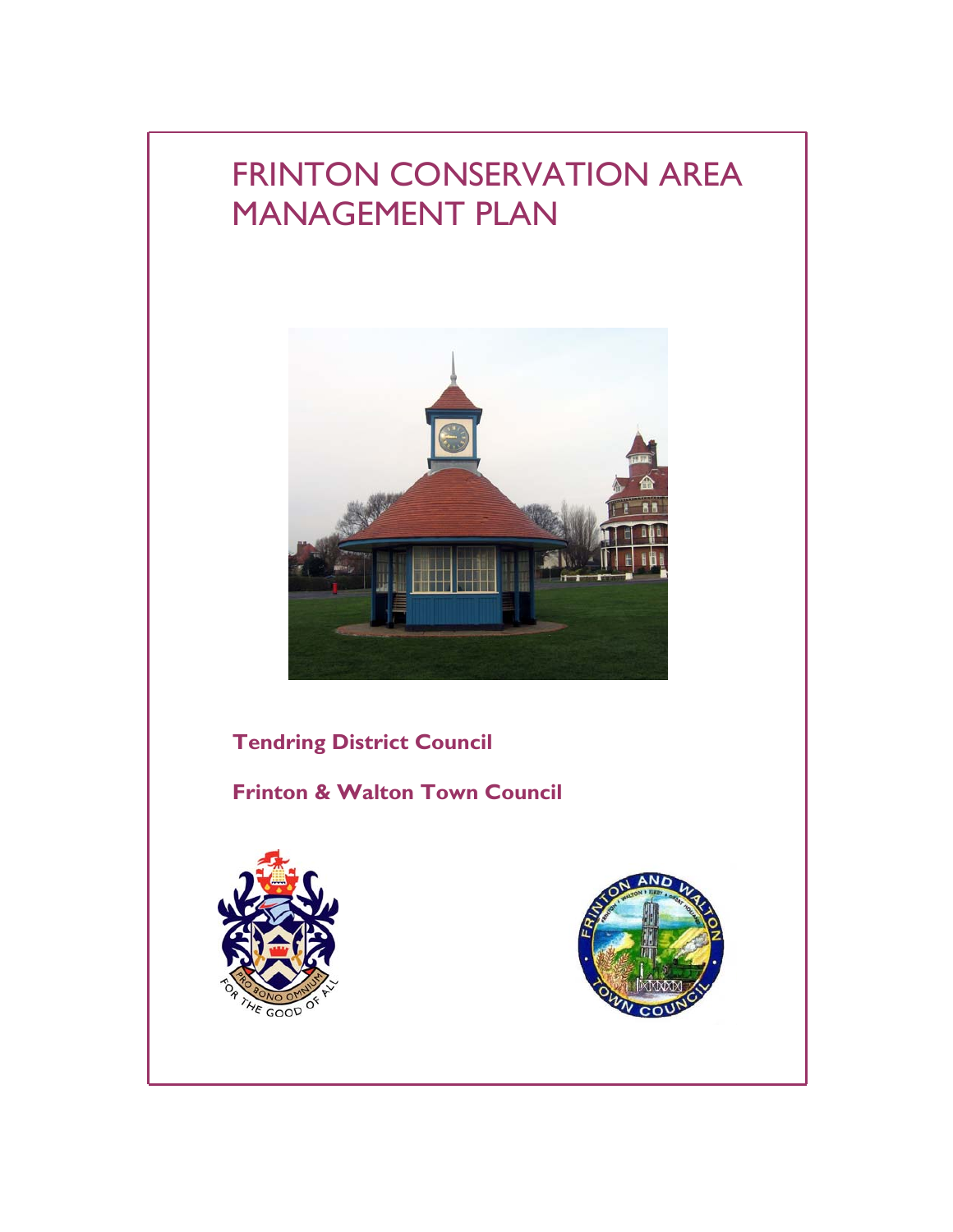## **CONTENTS:**

- **1. Introduction**
- **2. Community involvement**
- **3. Implications of Conservation Area designation**
- **4. Frinton's special architectural and historic interest**
- **5. Conservation area policy**
- **6. The challenges Frinton faces**
- **7. Opportunities for preservation and enhancement**
- **8. Delivering action**

## **APPENDICES:**

- **1. The questionnaire**
- **2. Report of consultation**
- **3. The Action Plan**
- **4. References**

This management plan has been prepared on behalf of Tendring District Council and the Frinton & Walton Town Council by:

> The Conservation Studio 1 Querns Lane **Cirencester Gloucestershire** GL7 1RL

info@theconservationstudio.co.uk www.theconservationstudio.co.uk

01285 642428



**CONSERVATION STUDIO** 

PLANNING AND ARCHITECTURE FOR<br>THE HISTORIC BUILT ENVIRONMENT

2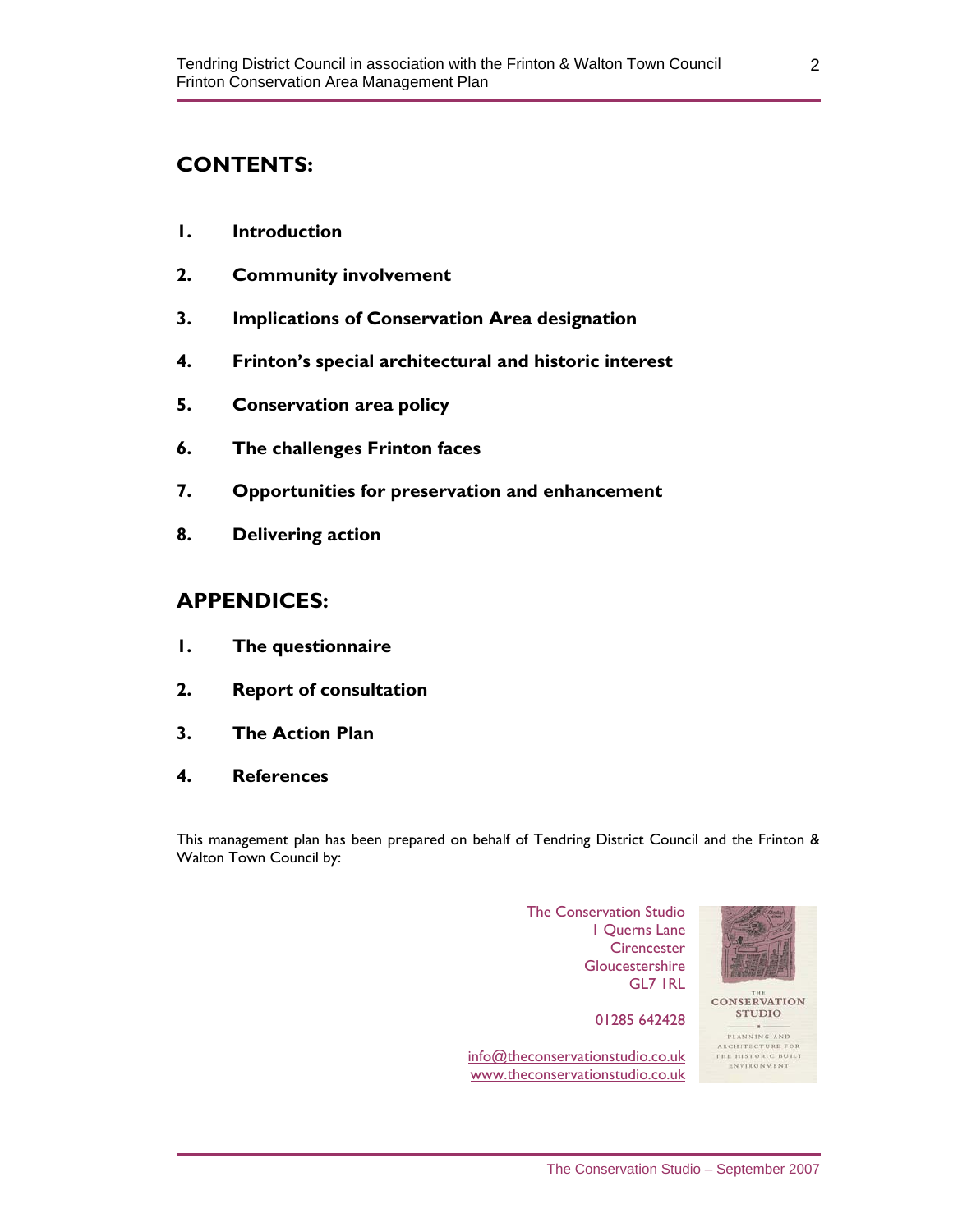## **1.0 INTRODUCTION**

#### **Background to the Conservation Area Management Plan**

- 1.1 While there has been a conservation area at Frinton for some 25 years, its effectiveness depends upon the way in which it is managed. This is not simply a matter of controls being exercised by the District Council, there are incentives too, and significant contributions to be made by local businesses, residents and community groups. The purpose of the plan, therefore, is to show how each can play a part in making Frinton a better place to live in, to work in and to visit.
- 1.2 In 2001, Tendring District Council commissioned character appraisals of all the conservation areas in the District. These were updated and adopted as planning documents in 2005. Now, the Council has joined forces with the Frinton & Walton Town Council to commission a management plan for the Frinton Conservation Area so that future decision-making is coordinated with the common purpose of strengthening the qualities of the town. This is the first in a proposed series of management plans that will eventually cover all the conservation areas in the District.

#### **Conservation Areas and their importance**

- 1.3 Conservation areas were first introduced by the Civic Amenities Act in 1967. The same legislation has since been consolidated into subsequent Acts and the current powers are to be found in the Planning (Listed Buildings and Conservation Areas) Act in 1990. There are now some 9,500 conservation areas across England and Wales.
- 1.4 Local authorities have a duty to designate as conservation areas any area of 'special architectural or historic interest' whose character or appearance is worth protecting or enhancing. This 'specialness' is judged against local criteria commonly laid down in the development plan. Conservation area designation is the primary means by which local authorities can safeguard, for future generations, areas of valued distinctive places that help to define the individual cultural identity of communities.
- 1.5 Conservation areas vary greatly in their nature and character. They range from the centres of most of our historic towns and cities, through agricultural villages, industrial areas, model housing estates, and country houses set in their historic parks, to historic transport links and their environs, such as stretches of canal. They also, of course, include coastal resorts.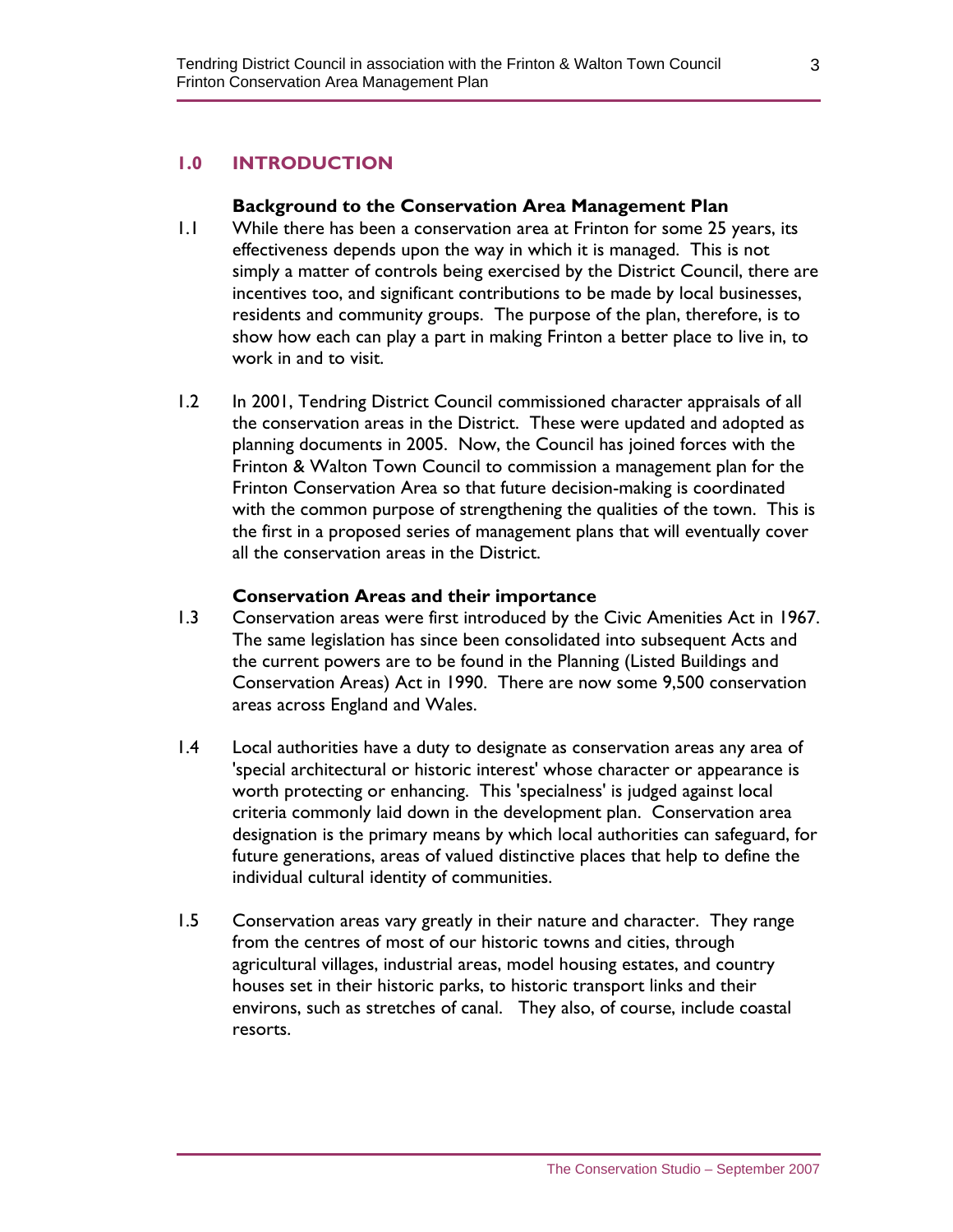1.6 The special character of these areas does not come from the quality of their buildings alone. The historic layout of roads, paths and boundaries; characteristic building and paving materials; a particular 'mix' of building uses; public and private spaces, such as gardens, parks and greens; trees and street furniture; significant views - all these and more make up the familiar and cherished local scene. Conservation areas give broader protection than listing individual buildings: all the features, listed or otherwise, within the area, are recognised as part of its character.

#### **The need for proactive management**

- $1.7$  Government policy<sup>1</sup> has made it clear that conservation areas are not necessarily preservation areas. Change is an inevitable facet of modern life and the challenge is to manage change in a manner that does not lose sight of the special historic qualities of a place. Local authorities are expected to publish appraisals of their conservation areas, in order to identify their special interest, and then to prepare management plans to address the issues that arise from that analysis. Indeed, keeping appraisals and management proposals up to date is a Key Performance Indicator in the Best Value assessment of local authorities.
- 1.8 Proactive management of conservation areas gives clarity and robustness to decision making, which means that issues may be more defensible in, for instance, planning appeals.



*The level crossing gates are both a real and a symbolic entrance to the town. There is much scope here for visual improvements that can be provided through active management.* 

 1 Planning Policy Guidance 15 (PPG15) – *Planning and the Historic Environment* - 1994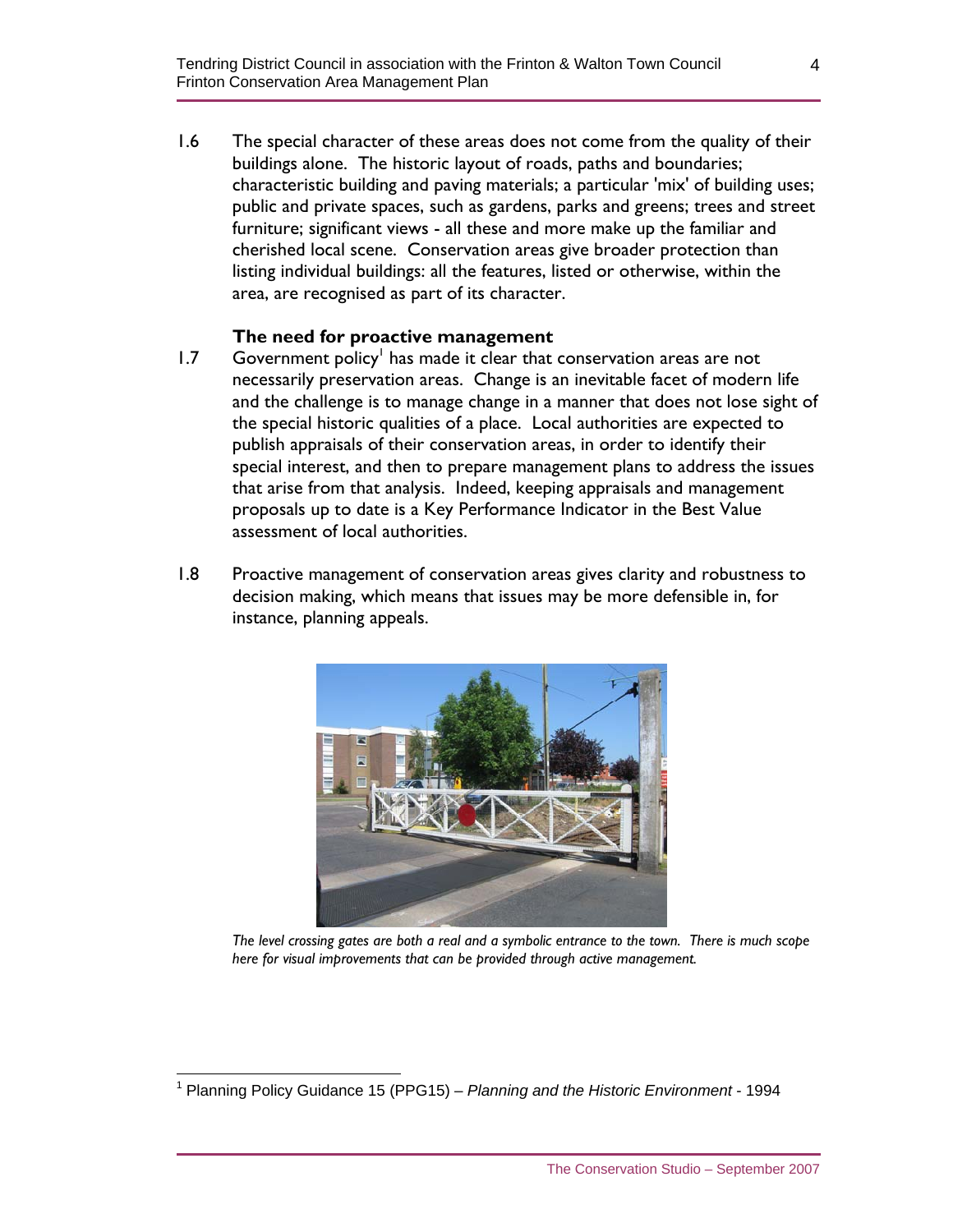#### **2.0 COMMUNITY INVOLVEMENT**

- 2.1 In 2005/06, when the District Council updated the Conservation Area Appraisals that had been prepared in 2001, a consultation exercise was carried out. This involved Town and Parish Councils and certain local amenity bodies. As a result, the documents were amended in the light of comments received before being adopted and published in March 2006.
- 2.2 The Management Plan process is subsequent to the appraisal and a variety of stakeholder organisations were contacted at the outset. On 1 March 2007, a public workshop was held at St Mary Magdalene Church Hall. This was an open meeting advertised in the local press, although people known to have an interest were also specifically invited. The workshop divided into four groups, each with a professional facilitator, to discuss topics arising from the assessment of the conservation area.
- 2.3 Groups and individuals were also encouraged to provide written responses to a simple questionnaire (see Appendix 1) over a subsequent consultation period. These responses and the workshop discussions have been used as a basis for developing the analysis and proposals in this plan.
- 2.4 The first draft of the Conservation Area Management Plan was launched on 31 May 2007 with an exhibition at Frinton Public Library. The draft and the exhibition were also displayed on the District Council's website and the event received coverage in the local press and on local radio.
- 2.5 The exhibition marked a four-week consultation period during which local residents, businesses and amenity groups were invited to make their views known through a simple questionnaire. The feedback is recorded in the Report of Consultation at Appendix 2 and, where relevant, comments have been taken into account in the final Management Plan.

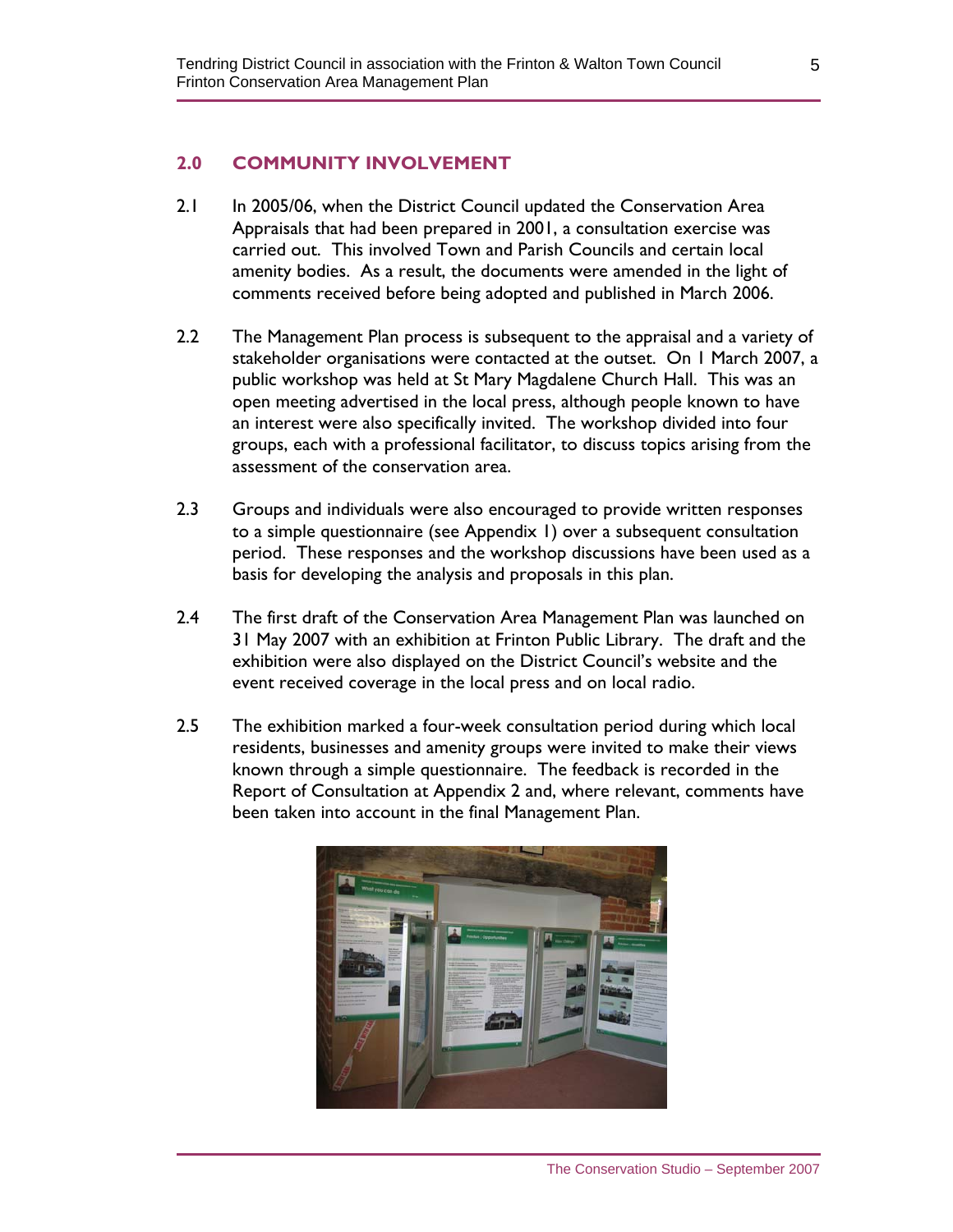## **3.0 IMPLICATIONS OF CONSERVATION AREA DESIGNATION**

#### **Legal consequences**

- 3.1 Designation as a conservation area brings a number of specific statutory provisions aimed at assisting the "preservation and enhancement" of the area. These are as follows:
	- The local authority is under a general duty to review designations 'from time to time' and to ensure the preservation and enhancement of the conservation area. There is a particular duty to prepare proposals (such as conservation area appraisals or grant schemes) to that end
	- In the exercise of any powers under the Planning Acts with respect to any buildings or other land in a conservation area, special attention must be paid to the desirability of preserving or enhancing the character or appearance of that area
	- Extra publicity must be given to planning applications affecting conservation areas. This is usually achieved through the use of advertising in the local newspaper
	- Conservation Area Consent is required for the demolition of most buildings in a conservation area $^2$  and the local authority, or the Secretary of State, may take enforcement action or institute a criminal prosecution if consent is not obtained
	- Written notice must be given to the Council before works are carried out to any tree in the area above a minimum size
	- The display of advertisements may be more restricted than elsewhere
	- The Council, or the Secretary of State, may be able to take steps to ensure that a building in a conservation area is kept in good repair through the use of Urgent Works Notices and Amenity Notices
	- Powers exist for local authorities, English Heritage or the Heritage Lottery Fund to provide financial grant schemes to assist with the upkeep of buildings in conservation areas, although these are usually targeted to areas of economic deprivation

#### **The requirements for planning permission in a conservation area.**

3.2 Certain works to family houses within a conservation area, which are normally considered to be "permitted development", will now require planning approval from the Council. The overall effect of these additional controls is that the amount of building works which can be carried out to a family house or within its grounds without a planning application is substantially smaller in a conservation area than elsewhere.

 $2$  If the volume of the building is less than 115 cubic metres, Conservation Area Consent is not required.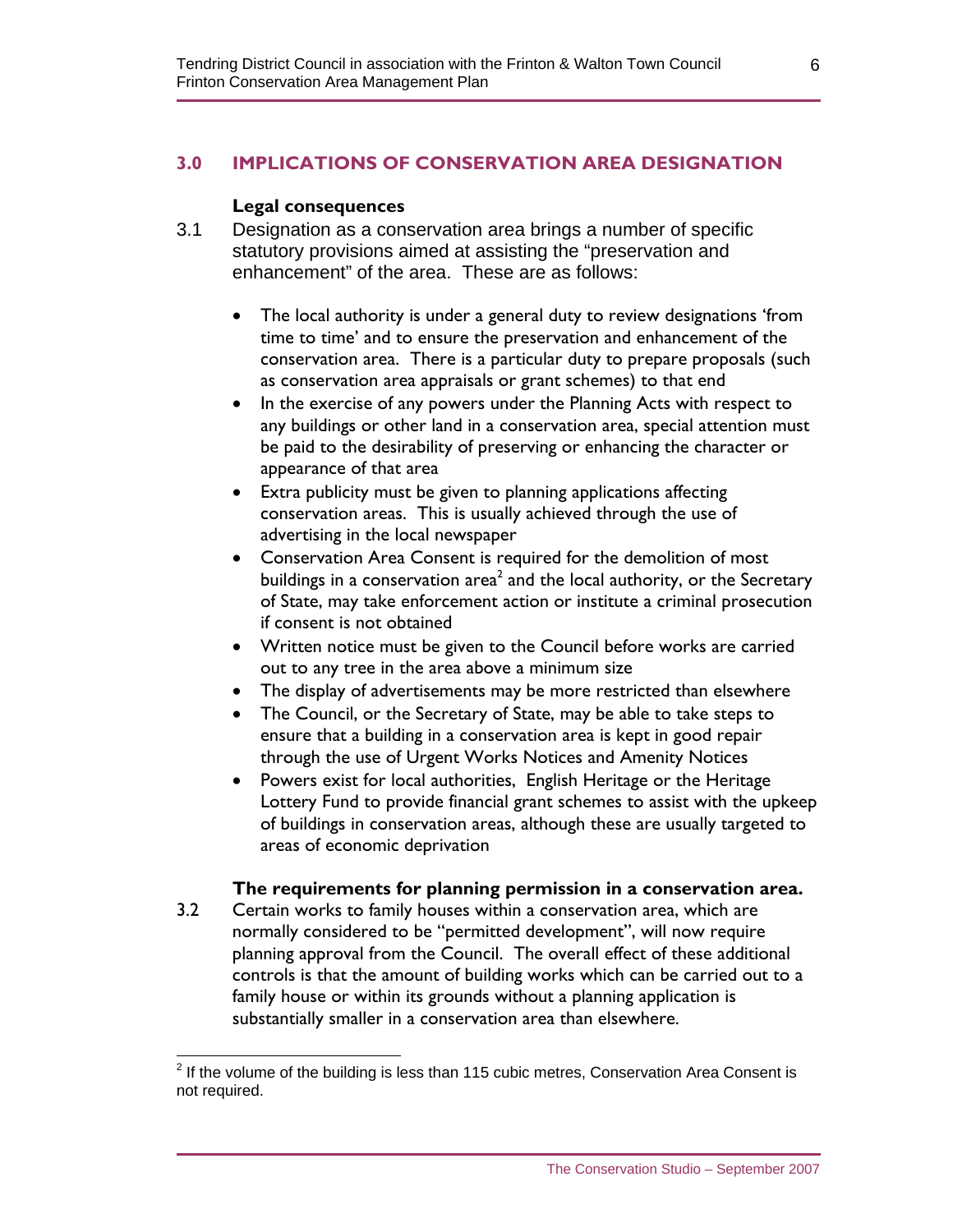#### 3.3 These are:

- Planning permission is needed for extensions to family houses in conservation areas where they add more than 10 % or 50 cubic metres in volume to the property (whichever is greater). This is a slightly smaller amount than the usual requirement for planning permission which is limited to 15% or 70 cubic metres, except for terraced houses which are also limited to 10% or 50 cubic metres, wherever they are located
- Planning permission is needed for external cladding to family houses in conservation areas, using stone, artificial stone, timber, plastic or tiles.
- Planning permission is needed for any alteration to the roof of a family house resulting in a material alteration to its shape, most notably the addition of dormer windows
- Planning permission is needed for the erection of any structure within the curtilage of a family house whose cubic capacity exceeds 10 cubic metres. This is especially important for sheds, garages, and other outbuildings in gardens within conservation areas



*Extensions: There are tighter controls in conservation areas in both size and attention to detail.* 

3.4 Where a building is statutorily listed, different legislation applies, as all internal and external alterations which affect the special architectural or historic interest of the building require Listed Building Consent. Furthermore, commercial properties (such as shops and public houses), and houses which are in multiple occupation (flats) have far fewer permitted development rights and therefore planning permission is already required for many alterations to these buildings.

## **Satellite dishes.**

3.5 The rules governing satellite dishes in conservation areas are significantly tighter than outside such areas. These state that the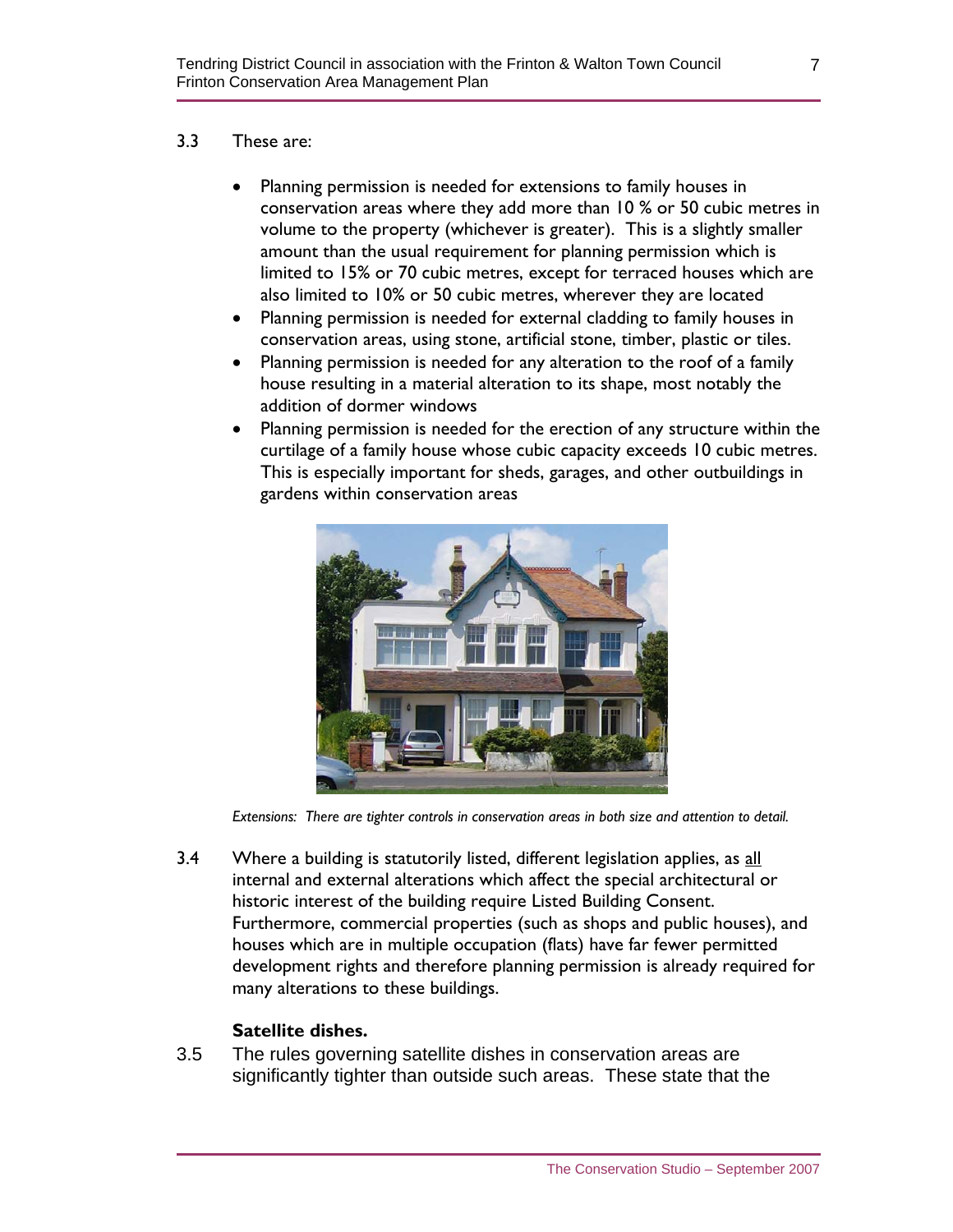installation of a satellite antenna on any building or structure within the curtilage of a family house in a conservation area is only permitted development if the following conditions are met:

- The dish does not exceed 90 m.m. in any dimension
- No part of it must exceed the highest part of the roof
- It is not installed on a chimney
- It is not on a building exceeding 15 metres in height
- It is not on a wall or roof slope fronting a highway or footway
- It is located so its visual impact is minimised
- It is removed as soon as it is no longer required
- There is not a dish already on the building or structure.
- 3.6 If any of these does not apply, a specific planning application will be required, and it is unlikely that permission will be granted.

#### **Telecommunications masts.**

3.7 The law governing the erection of masts and antennae is complex and whilst some companies have licences which allow some structures to be put up in conservation areas without planning permission, the legislation does allow for consultation with the local authority concerned before the work is put in hand. Further information can be found in the second edition of PPG8 *Telecommunications*.

#### **Trees.**

3.8 Within conservation areas, anyone intending to lop, top or fell a tree greater than 75 mm. diameter at 1.5 metres above the ground must give the Council six weeks written notice before starting the work. This provides the Council with the opportunity to assess whether the tree makes a positive contribution to the character or appearance of the conservation area. If it does, a Tree Preservation Order may be served. This protects the tree from felling or inappropriate lopping. Fruit trees are not exempt, although slightly different constraints occur where the tree forms part of a managed orchard.

#### **Expectations of local authorities**

- 3.9 The designation and review of conservation areas are legal requirements. In support of these statutory duties, local authorities are expected to commit adequate resources by ensuring they have access to the necessary skills and that they adopt appropriate policies. They should also ensure that communities are sufficiently informed about the implications of designation so that they too can play their part.
- 3.10 Although the administration of conservation areas is largely a planning function, there are many other actions that can impact on character and appearance, for instance the maintenance of public buildings. It is important,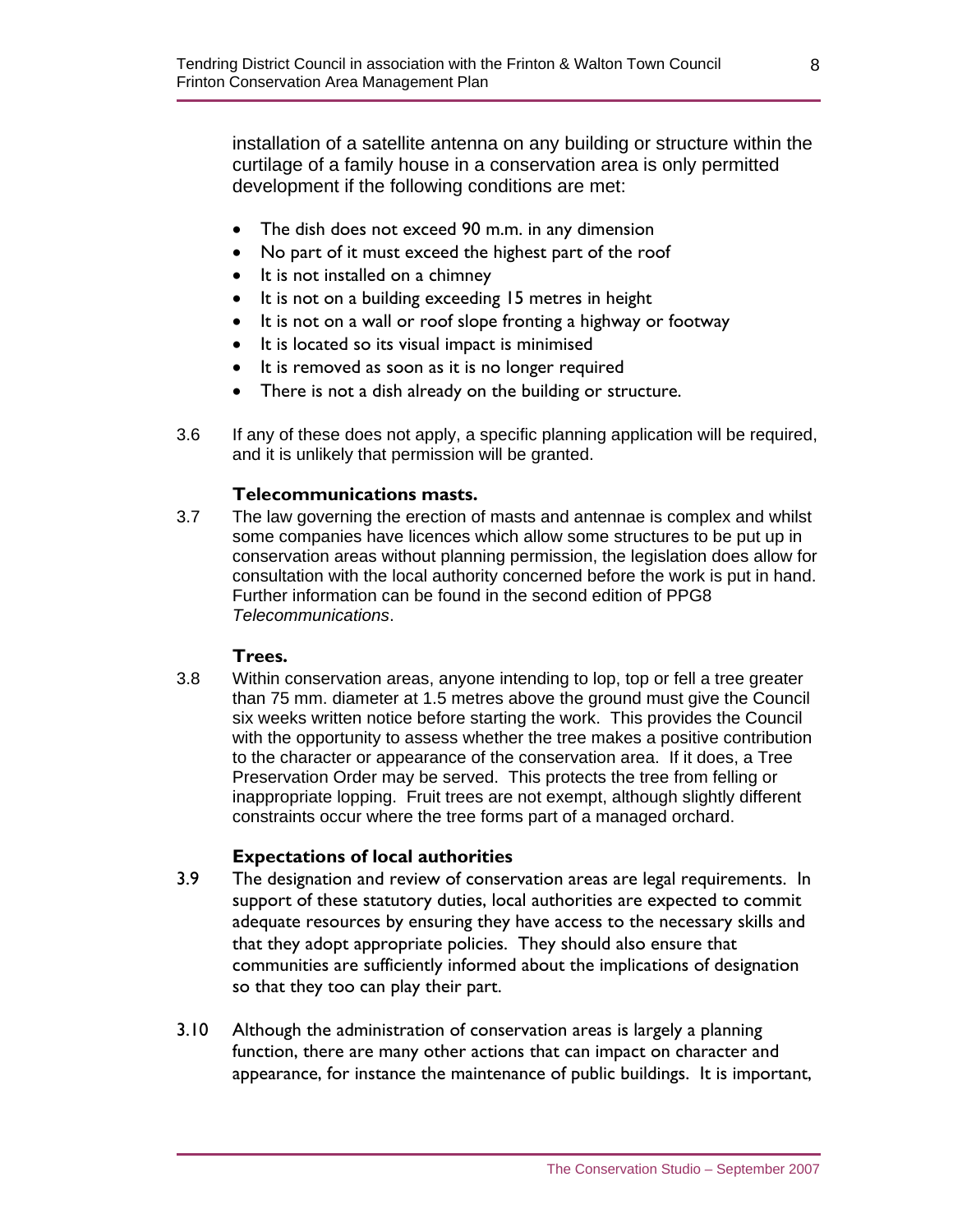therefore, that conservation aims are coordinated across all local authority departments.

- 3.11 Standards designed for modern environments should not be applied unthinkingly to areas and buildings that have stood the test of time. Local authorities are, therefore, expected to be sensitive to the special architectural and historic interest of conservation areas and listed buildings in exercising, for instance, building control, fire regulations and highways standards.
- 3.12 The efficient delivery of a conservation service requires regular monitoring of change and the agents of change. Local authorities are expected to undertake periodic reviews of the effectiveness with which the service addresses pressures for change.

#### **Expectations of owners and residents**

- 3.13 Those who live and work in a conservation area are expected to recognise the collective benefits they enjoy. For this, they must understand the need to take a contextual view of any proposals, rather than acting in isolation. Better proposals will benefit the conservation area as well as the applicant.
- 3.14 Some degree of change is inevitable in conservation areas and the issue is often not so much whether change should happen, but how it is undertaken. Owners and residents can minimise the effects of change by employing skilled advice when preparing development proposals and by avoiding unrealistic aspirations.

#### **Expectations for community involvement**

- 3.15 It is important that communities are well-informed about the qualities of their conservation areas and of the opportunities for enhancing them. While the local authority is a useful source of advice, there is a significant role for amenity societies and other stakeholders to explain what matters, what is possible, what is expected and what has been achieved elsewhere.
- 3.16 Town councils and conservation area advisory committees can provide a vital interface between communities and local authorities. They can focus local knowledge and local responses to policy initiatives and development proposals.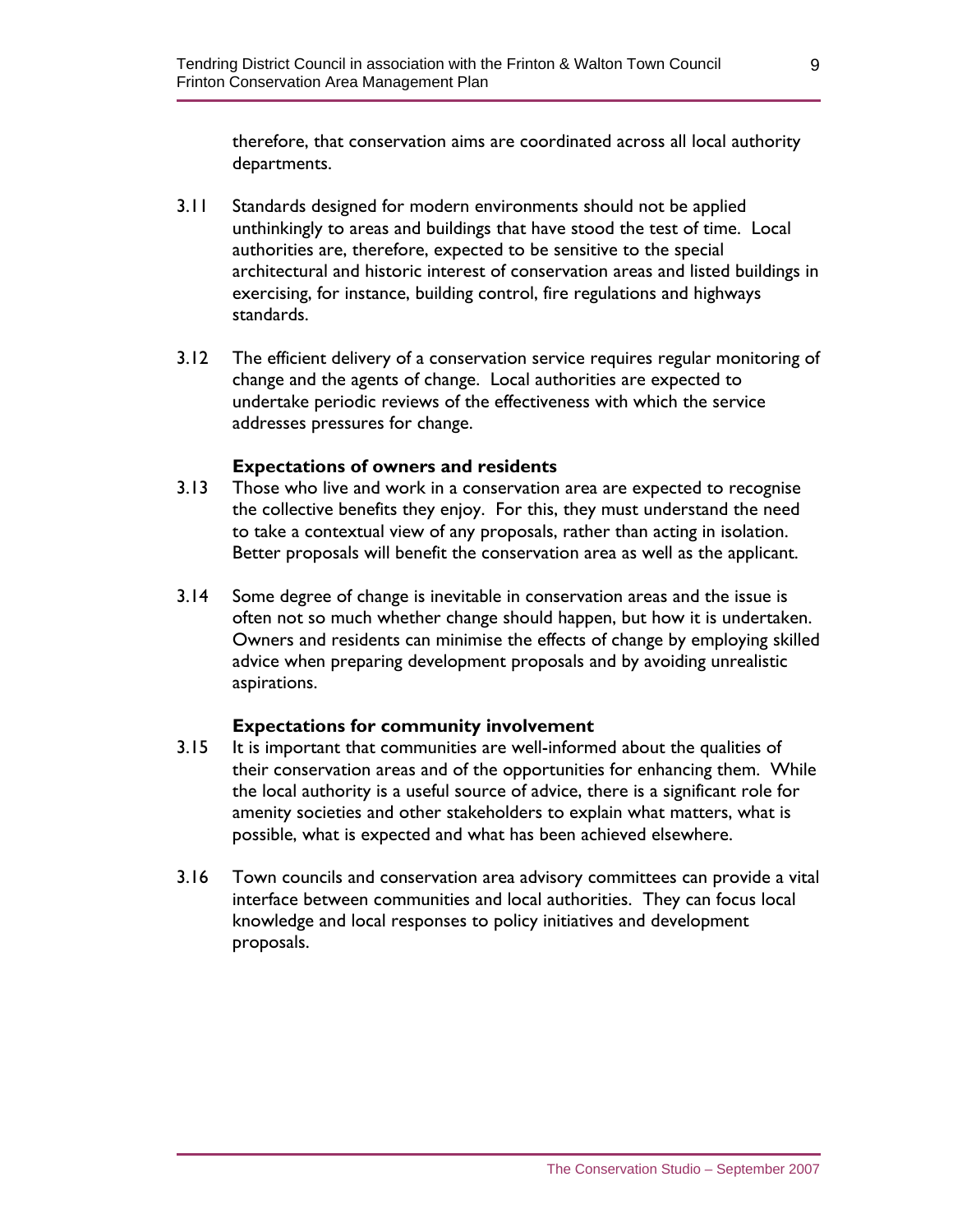#### **4.0 FRINTON'S SPECIAL ARCHITECTURAL AND HISTORIC INTEREST**

#### **The Frinton and Walton Conservation Area**

- 4.1 A conservation area covering Frinton and Walton-on-the-Naze was first designated on 19 June 1982. It was revised and extended on 20 November 1989. A review of the conservation area was undertaken in 2001and this was used as the basis for the conservation area appraisal.
- 4.2 A consultation exercise involving the Town Council took place in 2005/06 and the results were taken into account when the conservation area appraisal was formally adopted by Tendring District Council in March 2006. It is now a material consideration in the assessment of planning proposals.
- 4.3 The appraisal divided the conservation area into three principal parts: Walton, Frinton Park and Frinton. This management plan addresses the latter two parts, while Walton will be the subject of a further plan in due course.

#### **Summary of special architectural and historic interest**

4.4 The appraisal details the history of Frinton and its planned layout with wide streets and large house plots enclosed by the railway and the sea. The generally low density contrasts with the continuous frontages of the commercial focus on Connaught Avenue. The architecture is described as '*a built catalogue of English domestic architecture from the foundation of the resort in the 1890s to its heyday in the 1930s'*. This range includes Arts and Crafts houses, such as Voysey's Homestead, and the Modern Movement houses of Frinton Park laid out by Oliver Hill.



*The Homestead by CFA Voysey: Perhaps the most important house in Frinton.*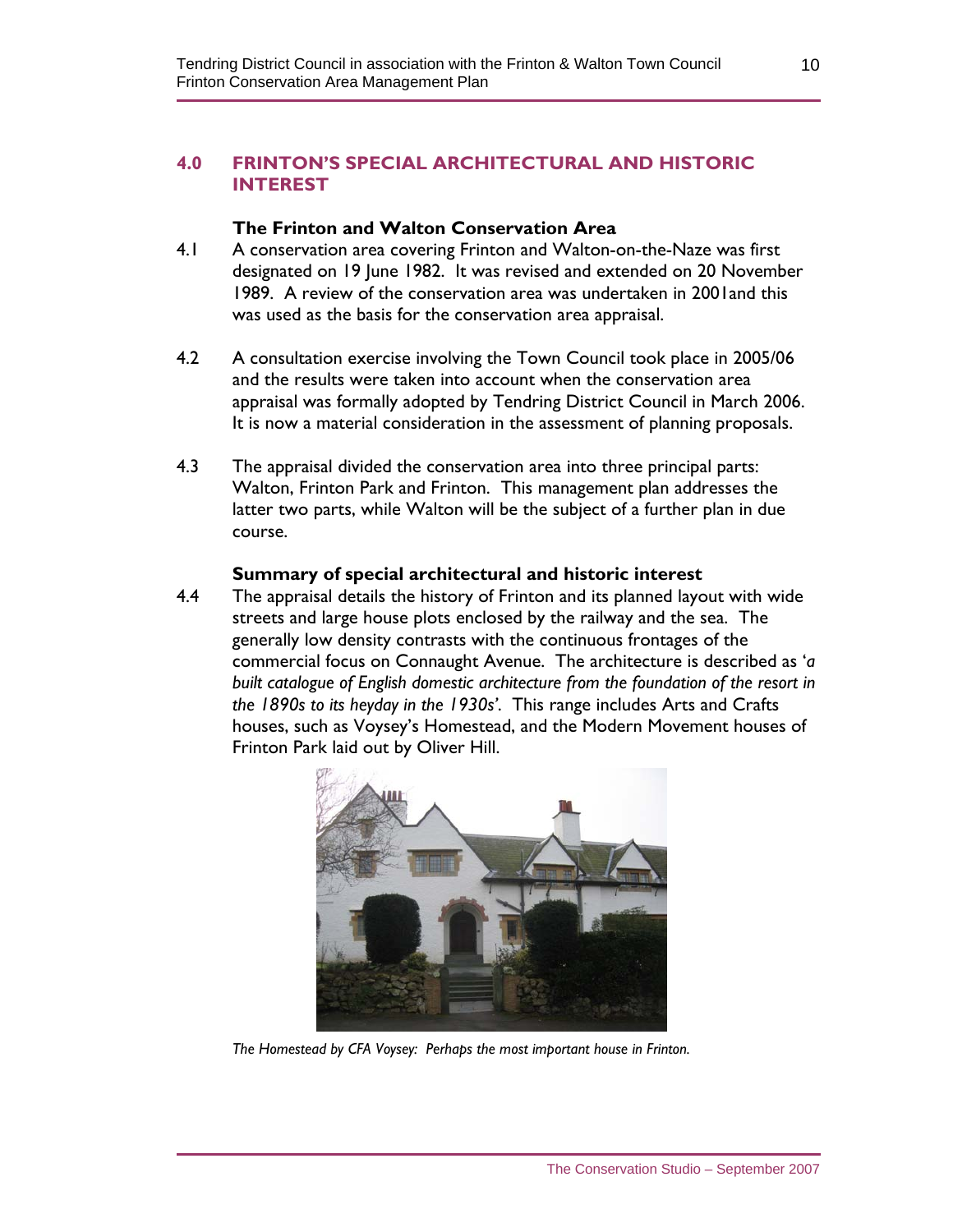#### **Summary of the character and appearance of the area**

- 4.5 In addition to architecture and planform, the character of Frinton derives from generous planting both within the building plots and the streets. The wide streets have grassed verges punctuated by trees, and in 1903 the spaciousness was further enhanced when the Greensward was laid out to provide a coastal defence.
- 4.6 The Greensward and the beachfront provide the essential recreational area on which Frinton thrived as a resort. However, local people are proud of the absence of commercialism in these areas, which no doubt led Pevsner to describe the seaside resorts of Essex as '*ranging in character from uproariously popular Southend to select Frinton'*. 3
- 4.7 The high proportion of local shops, as opposed to national multiples, in the retail core is regarded by many as a significant aspect of Frinton's character.
- 4.8 The Designations and Opportunities Map records the conservation area boundary and suggested additions, listed buildings and those that make a positive contribution to the character of the conservation area. This latter category is a generous selection from the unlisted buildings. It includes all those with elements of Arts and Crafts or Modern Movement detailing. It also includes, for instance, the bungalows in the Central Avenue area because they were historically the natural response when completion of the Frinton Park Estate in the Modernist style eventually failed.



 *The beach that gives Frinton much of its purpose.*

 3 Pevsner, Nikolaus – *The Buildings of England: Essex* – 2nd Ed.1965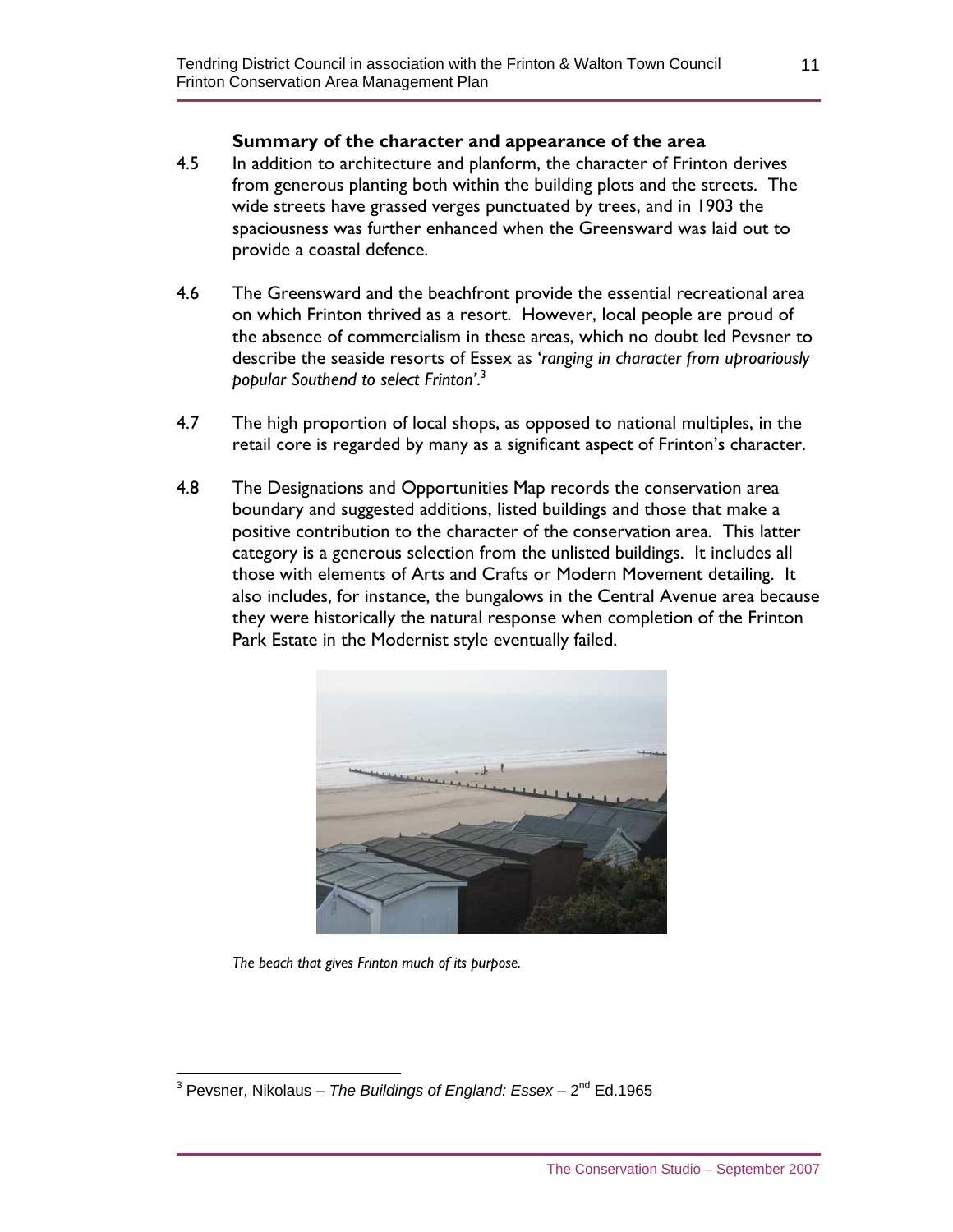## **5.0 CONSERVATION AREA POLICY**

#### **National policy and guidance**

- 5.1 Central government policy on conservation areas is contained in PPG15. $4$ This covers the designation of areas and the responsibilities that stem from designation, including the appraisal of the special interest of conservation areas and the control of development affecting them. It also makes the general point that '*conservation and sustainable economic growth are complementary objectives and should not generally be seen as in opposition to one another'*.
- 5.2 PPG15 sets the expectations by urging local authorities '*to maintain and strengthen their commitment to stewardship of the historic environment*'. The expectations are further developed in English Heritage guidance on the appraisal and management of conservation areas.<sup>5</sup>

#### **The Local Development Plan**

5.3 The current Local Plan was adopted in April 1998. It provides comprehensive policies for the review of conservation areas, and the control of development within them. Further policies address the need to control the design of new buildings, shopfronts, advertisements and the siting of satellite antenna.



*Maintaining the quality of shopfronts through development control is vital to the character and prosperity of streets such as Connaught Avenue.* 

 $\overline{a}$ 

<sup>4</sup> PPG15 - *Planning Policy Guidance: Planning and the historic environment* - 1994

<sup>5</sup> English Heritage – *Guidance on Conservation Area appraisals* – 2005

English Heritage – *Guidance on Management Proposals for Conservation Areas* – 2005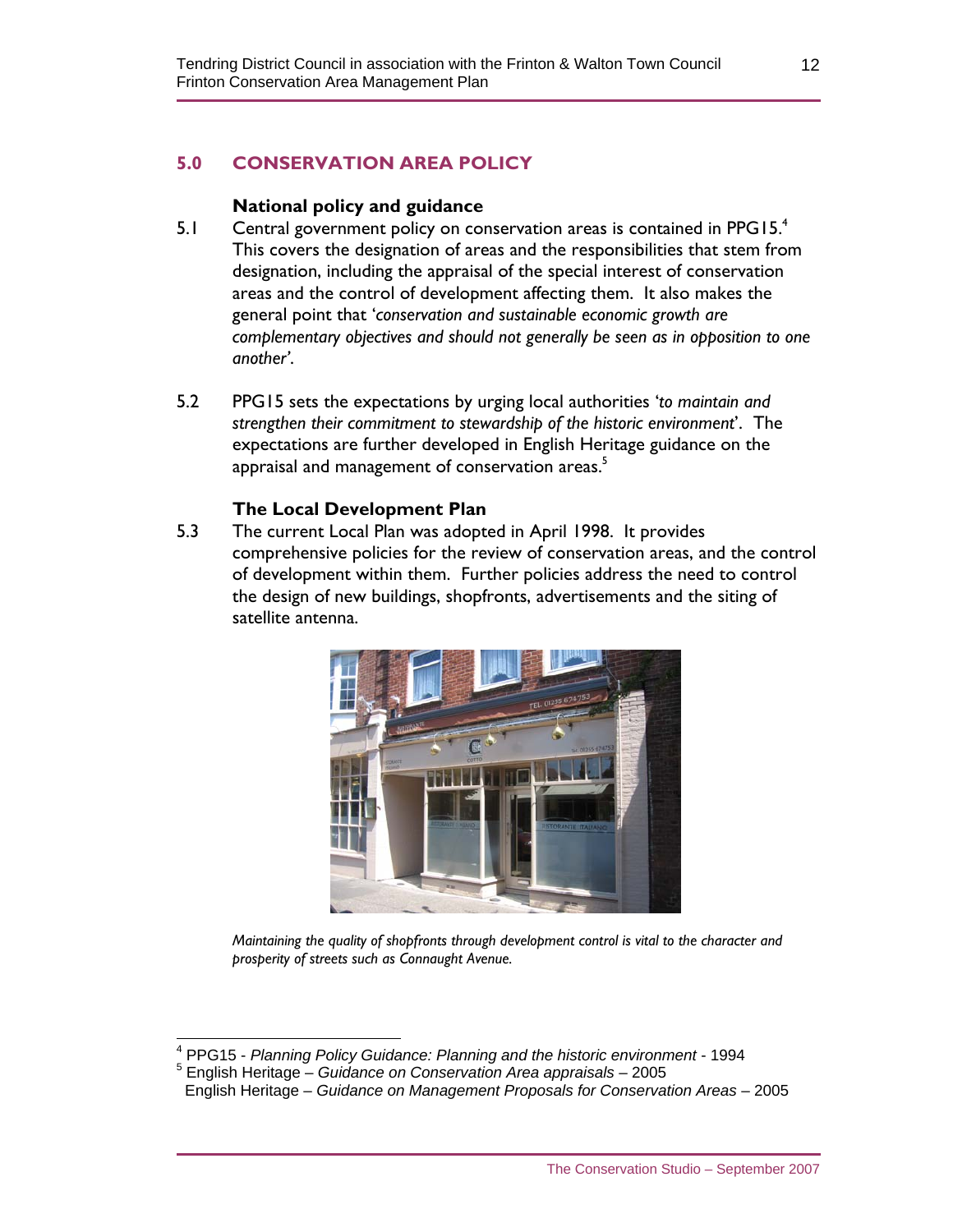- 5.4 Site specific policies seek to restrict non-retail uses in Connaught Avenue in order to maintain the predominance and vitality of shopping uses. They also promote the use of rear servicing of shops.
- 5.5 The local plan proposes a restriction on the height of new buildings and it designates the Avenues as an Area of Special Character where residential uses will be maintained. There are also policies to maintain the character of Modern Movement houses in the Frinton Park Estate

#### **The Re-Deposit Draft Replacement Local Plan**

- 5.6 For some time, the District Council has been working on a successor to the Local Plan to cover the period up to 2011. This was the subject of a public inquiry that ran from late 2006 into spring 2007. It is likely to be adopted later this year.
- 5.7 The replacement echoes the existing range of policies without the need to re-state national guidance. Chapter 10 provides specific policies for Frintonon-Sea, Walton-on-the-Naze and Kirby Cross. They recognise the need to protect and enhance the historic character of the conservation area and the need to:
	- Avoid the dilution of the shopping 'offer' in Connaught Avenue by resisting concentrations of non-shopping uses
	- Refuse applications for development that would reduce the spacious character of The Avenues Area of Special Character
	- Resist proposals for change of use or intensification in The Avenues Area of Special Character
	- Promote the provision of rear servicing for shops
	- Address traffic, parking and pedestrian issues in the town centre

#### **The Local Development Framework**

- 5.8 Although the replacement Local Plan has yet to be approved, the Council has already started work on the Local Development Framework (LDF) to cover the period up to 2021. In time, LDFs will succeed local plans to provide a more managerial approach to local planning. The first step towards the framework is a Local Development Scheme (LDS). The LDS, which has now been approved, sets out the documents that will be relevant and a timetable for their production. It is important, therefore, that the protection and management of the historic environment are adequately represented on this agenda.
- 5.9 In particular, it will be necessary to ensure that the character of the conservation area is defined in the LDF so that characteristics, such as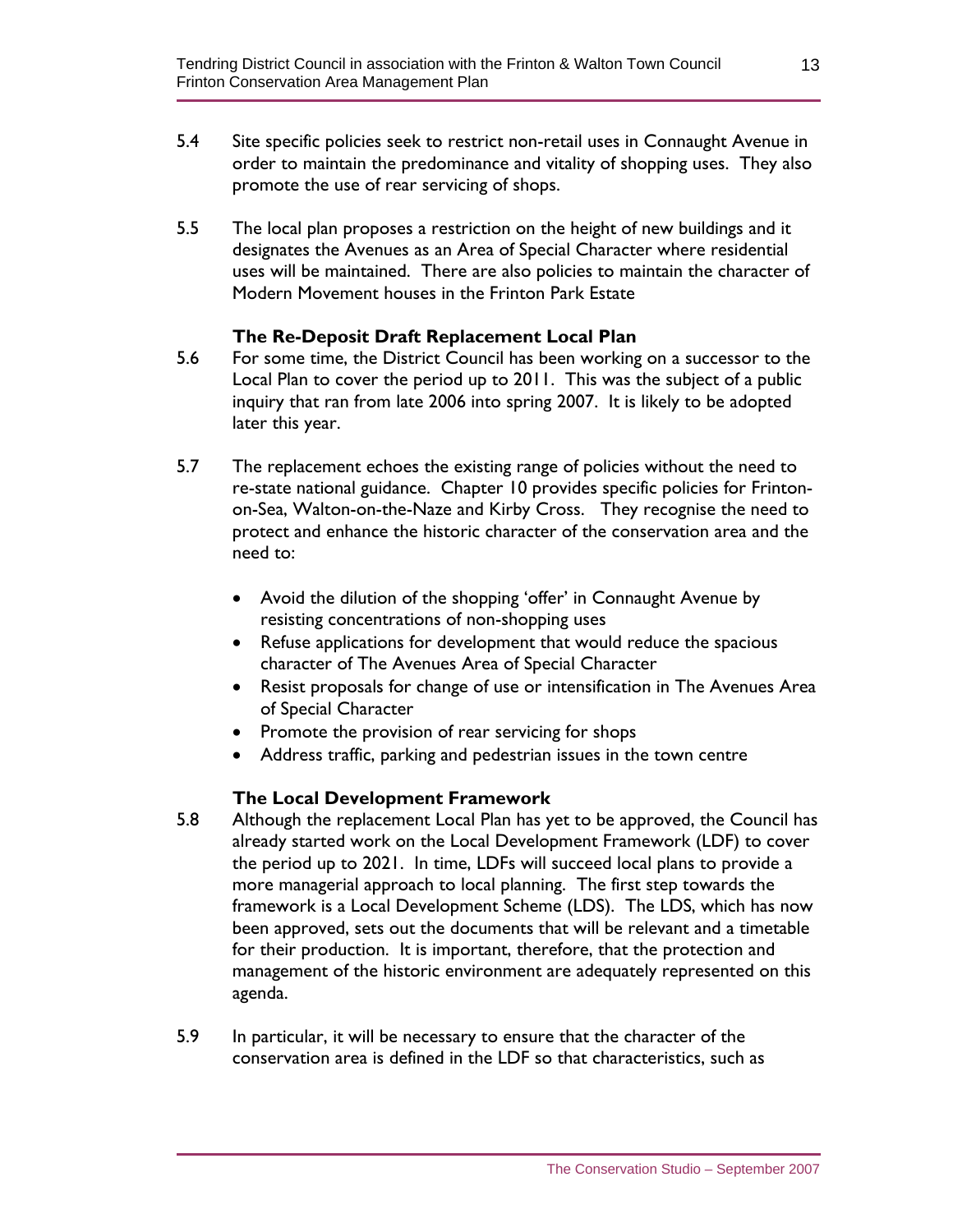spaciousness and low density can be protected from the threat of overdevelopment.

#### **Supplementary Planning Guidance**

5.10 When guidance is formally adopted as Supplementary Planning Guidance (SPG), following public consultation, it has the full weight of planning policy. It is important, therefore, that conservation advice that cannot be included in principal policies should be adopted as SPG. At present, the Council has no SPG that relates to the historic environment, although it does rely upon a shopfront guide produced by the County Council. The County also publishes guidance on technical matters, such as pargetting, pointing with lime mortar, conservatories, the renewal of timber window frames and infill development.

#### **Future Guidance**

5.11 The approved Local Development Scheme sets out the arrangements for transferring some of the existing guidance into the LDF. In addition, the agenda for the LDF provides for the development of new guidance, to be known as Supplementary Planning Documents (SPD). These include SPD on Open Space and a generic SPG on Conservation Areas. The Council is also committed to reviewing the need to bring forward SPDs on further subjects as issues may warrant and staff resources permit. Clearly, there is scope for the addition of guidance on historic environment issues at the next opportunity.



*Boundary walls, especially those making use of misshapen kiln reject bricks, are an important feature of the conservation area. Guidance on boundary walls would explain that importance, suggest appropriate detailing and address issues such as creating new openings and parking in front gardens.*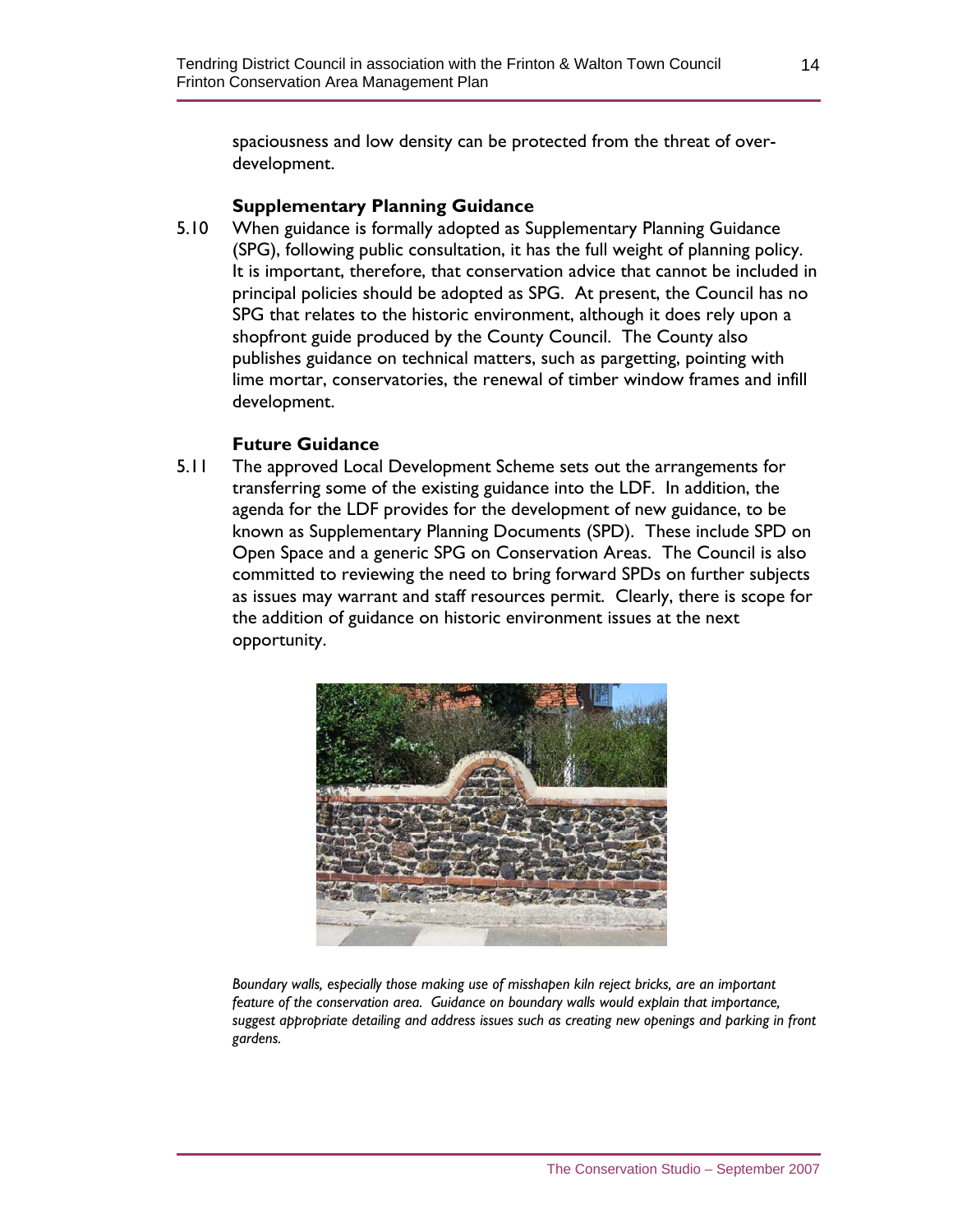#### **6.0 THE CHALLENGES FRINTON FACES**

6.1 A wide range of issues that may threaten the historic character of the conservation area have emerged from the Conservation Area Character Appraisal, from consultation with particular interest groups, from the public workshop held on 1 March 2007 and from the questionnaires issued then and at the exhibition.

#### **Maintaining Frinton's uniqueness**

6.2 The qualities of Frinton were considered to be undermined by ill-considered developments, some of which have involved the demolition of older houses, resulting in uncharacteristic higher densities. Concerns were expressed that the level crossing gates, that so define Frinton, may be changed. There were also fears that local shops may be vulnerable to being taken over by national multiples leading to a 'clone town' effect.

#### **The impact and location of new development**

6.3 The historical houses in the Avenues tend to be individual, often asymmetrical, designs set in large plots. This character is easily eroded by poorly designed alterations and extensions, by the sub-division of plots and by the construction of similar and undistinguished house types. These issues are not restricted to the Avenues: tall modern buildings dominate parts of the Esplanade, while there have been proposals to replace single houses in Frinton Park with flat developments.



 *Tall development out of place in the context of the Greensward and the Esplanade.* 

6.4 There is criticism also of the large blocks built on Connaught Avenue in the 1960s. However, it must be acknowledged that Frinton is no stranger to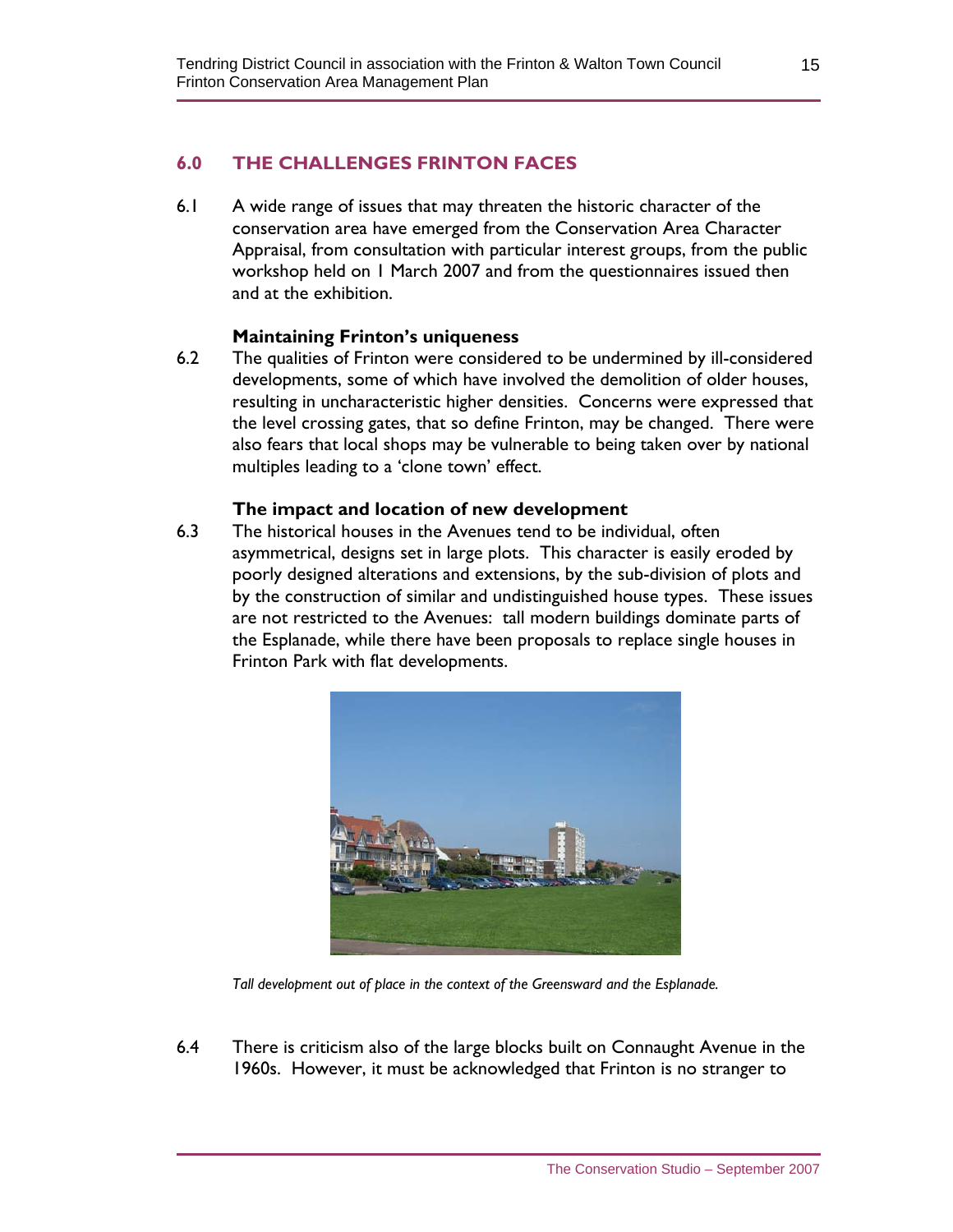radically different architecture, as the Modern Movement houses demonstrate, and it may be that the evidence of later periods is part of that continuum. What is important for Frinton is that quality is maintained and this has been the problem for Connaught Avenue.

#### **Managing the pace of change**

- 6.5 While it may be the desire of many people to resist all change, it must be accepted that change is inevitable. This is manifest in new development, but it is less obvious in the gradual increase of vacant space above shops, advertising in the form of plastic shopfronts and 'A' boards on pavements, blank elevations to supermarkets, and traffic congestion particularly caused by service vehicles.
- 6.6 Clearly there is a major challenge to find ways to accommodate change without losing sight of the special qualities that make Frinton unique.

#### **Maintaining character and appearance**

- 6.7 There is abundant evidence of the tendency for historical detail to be lost when building elements are replaced. The timber joinery of doors and windows is often replaced with plastics, and concrete substitutes are used for roofing materials. Erosion is also seen in the details of shopfronts and boundary walls. Each individual case may be insignificant, but the cumulative effect can be damaging.
- 6.8 The same has been noted in the undermining of the plain simplicity of the Modern Movement houses. The Conservation Area Appraisal, for instance, notes the use of rough render, poor detailing of copings and balconies, brown plastic windows and dense unsympathetic planting.



*Plain simplicity is the essence of the Modern Movement houses.*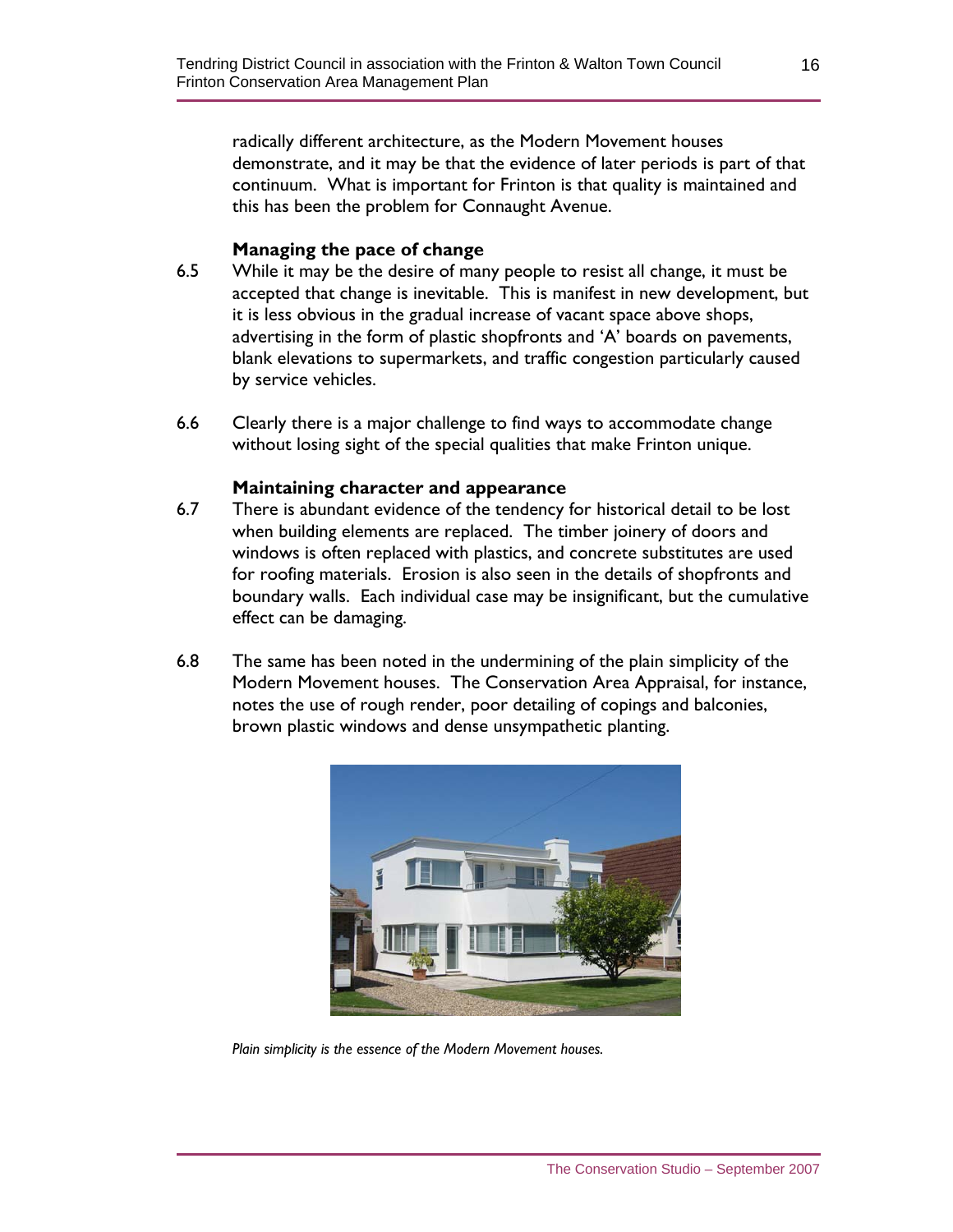- 6.9 A decline is also reported in the maintenance of public areas. Failing trees are not replaced, paving is less maintained and the grass is cut less often. In some parts there is a clutter of redundant or unwanted signage and street furniture.
- 6.10 A sign of changing times, however, is that the beach huts that once had to be discreet are now seen as 'drab'. Here, more vitality is sought.

#### **Supporting vitality and vibrancy**

6.11 While housing may look after itself with an adequate level of controls, the economic core of Connaught Avenue is more fragile and it is important that it is supported if it is not to suffer decline or radical change. Traffic and parking, loading and servicing have been identified as significant factors, but promoting support for local shops is vital if existing values are to be maintained.



*The impact of a continuous fascia can be reduced by dividing it into separate properties.*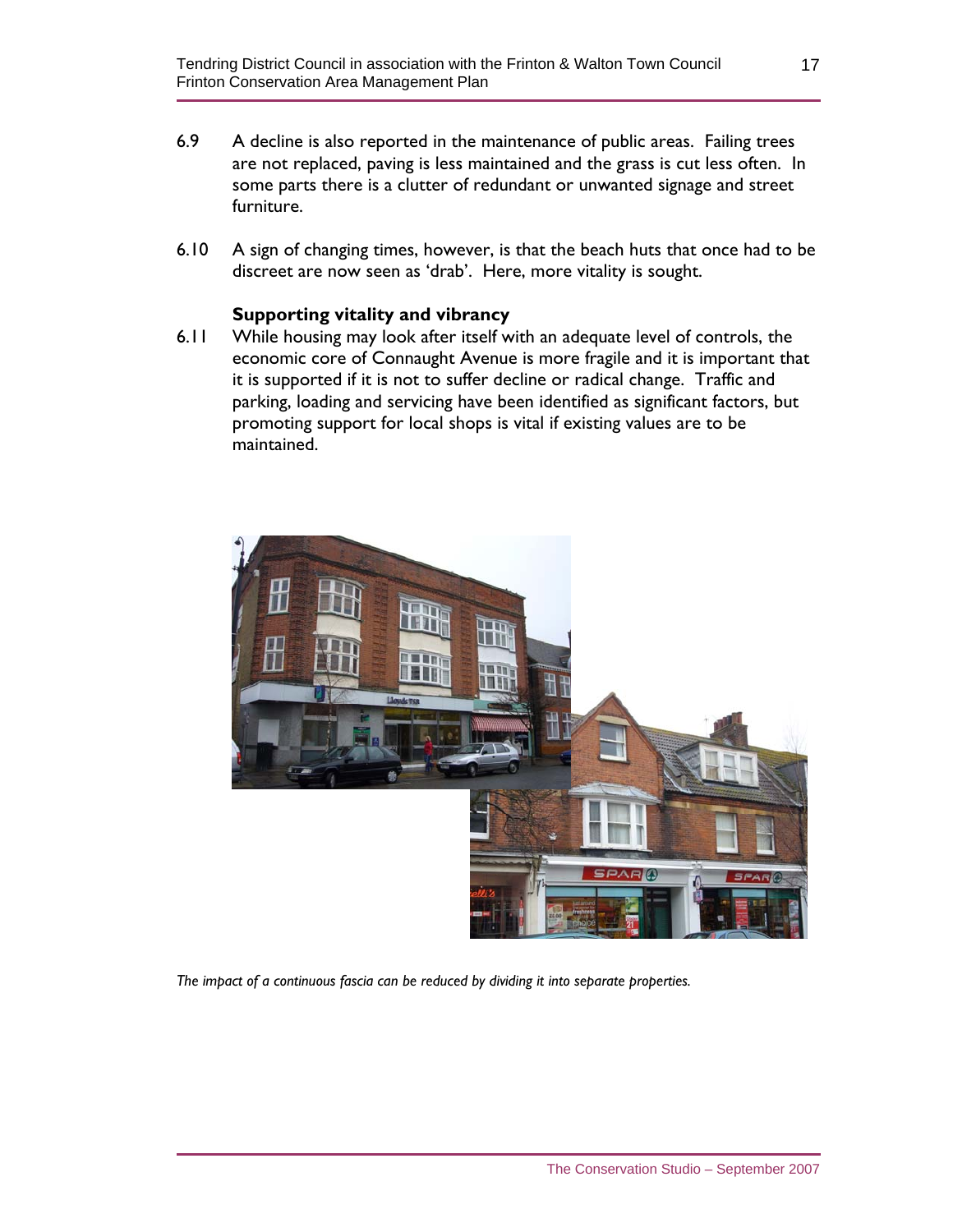## **7.0 OPPORTUNITIES FOR PRESERVATION AND ENHANCEMENT**

#### **Designation**

- 7.1 The boundary of the conservation area has been considered several times, when it has been extended in the past and in the course of the character appraisal. There are those who have suggested that the whole of Frinton south of the railway line should be included, but there is a danger that this would simply dilute the special interest that justifies designation.
- 7.2 Properties between Pole Barn Lane and Hadleigh Road, and between Winchester Road and Raglan Road, for instance, are later and more mixed in character. While they may have pleasant qualities, they cannot be said to have the '*special architectural and historic interest'* that is necessary for designation as a conservation area.
- 7.3 At this stage, therefore, it is proposed to include Upper Fourth Avenue for the sake of completeness, as the character appraisal recommends, and to make minor additions on Upper Third Avenue, Connaught Avenue and Raglan Road.
- 7.4 Frinton and Walton are distinctly separate places with their own identities. It is suggested that the conservation area should be divided, in recognition of their respective characters, into one for Walton and one for Frinton and the Frinton Park Estate. This division has already been acknowledged in the approach to management plans.
- 7.5 Where there are buildings that have special local interest, but do not qualify nationally as listed buildings, there is increasing support from central government for Local Listing<sup>6</sup>. Although there is no statutory basis for local lists, they have been accepted as significant considerations in planning appeals.
- 7.6 To establish a local list, it is necessary to establish criteria and procedures. Local lists are particularly effective where communities are involved in the selection, but the list must also be endorsed by the local authority. Suggested criteria are:
	- **Design merit:** Is it the work of a particular architect or designer of regional or local note? Does it have qualities of age, style or distinctive characteristics relative to the area? Does it have landmark quality?

 6 For instance in the White Paper – *Heritage Protection for the 21st Century* – March 2007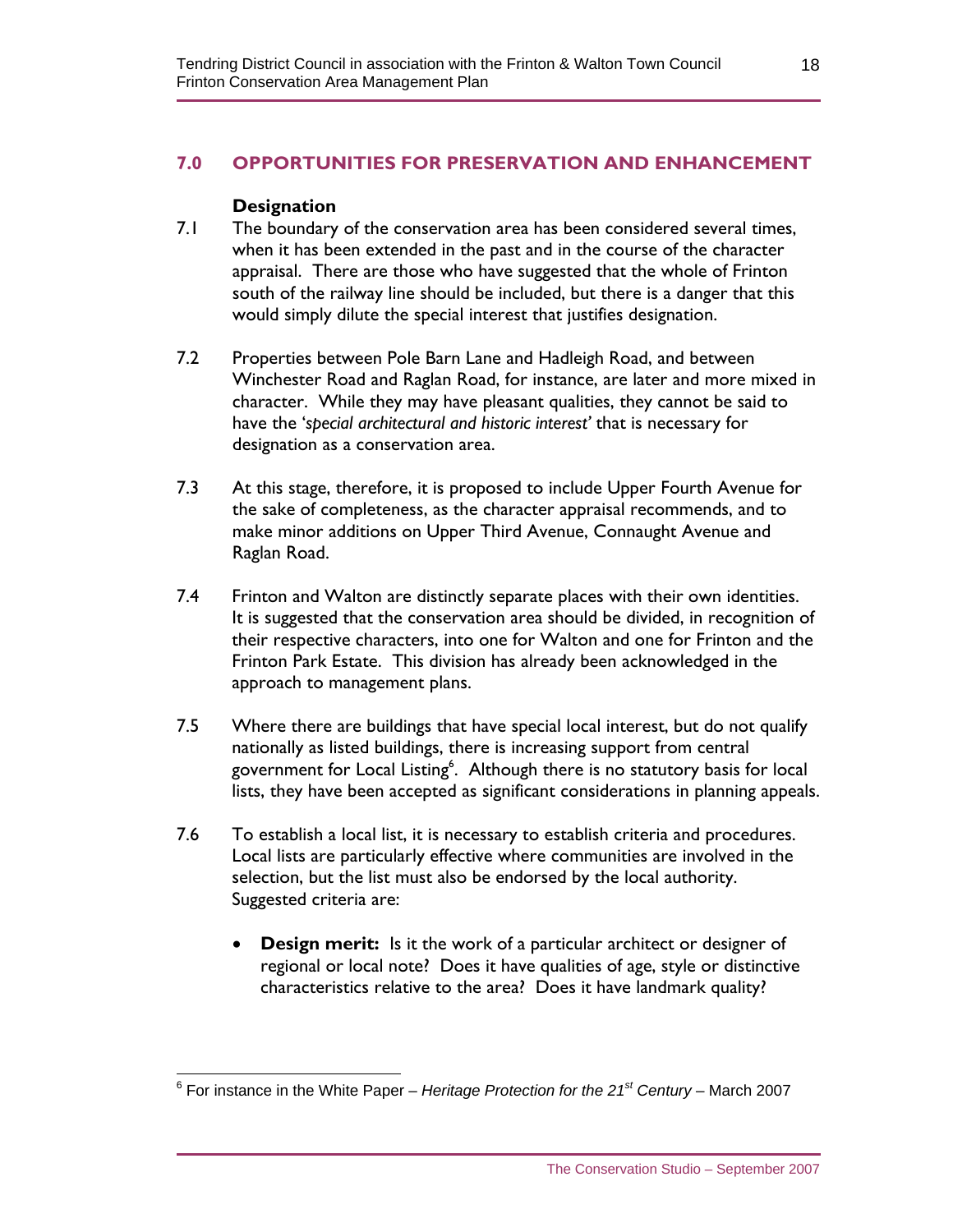- **Historic interest:** Does it relate to an important aspect of local social, economic, cultural, religious or political history? Does it have an historic association with an important local feature?
- **Historic association:** Does it have close associations with famous local people or events (must be well documented)? Does it relate closely to any statutorily protected structure or site?
- **Survival:** Does it survive in a substantial and recognisable form? Are historic features and layout still present? Does it represent a significant element in the development of the area?
- **General:** Does it provide an important visual amenity locally?
- 7.7 In Frinton's conservation area, buildings for local listing would be selected from those already identified as making a positive contribution to the character of the area. Other structures may also qualify, such as seaside shelters or items of street furniture. Some local people have already begun to make suggestions.



*Second Avenue: Several of the large houses that typify the conservation area would be eligible for local listing.* 

## **Promotion and training**

- 7.8 It is important that local people should understand the significance of their surroundings if they are to play their part. There is a clear need to publish information on the history of Frinton and its special qualities. This could be an outcome of the character appraisal process.
- 7.9 Community involvement already happens. The Frinton Residents' Association, for instance, has a Planning Sub-committee. There may, however, be benefits in formalising a Conservation Area Advisory Committee to act as an important interface between local understanding and Council decision making.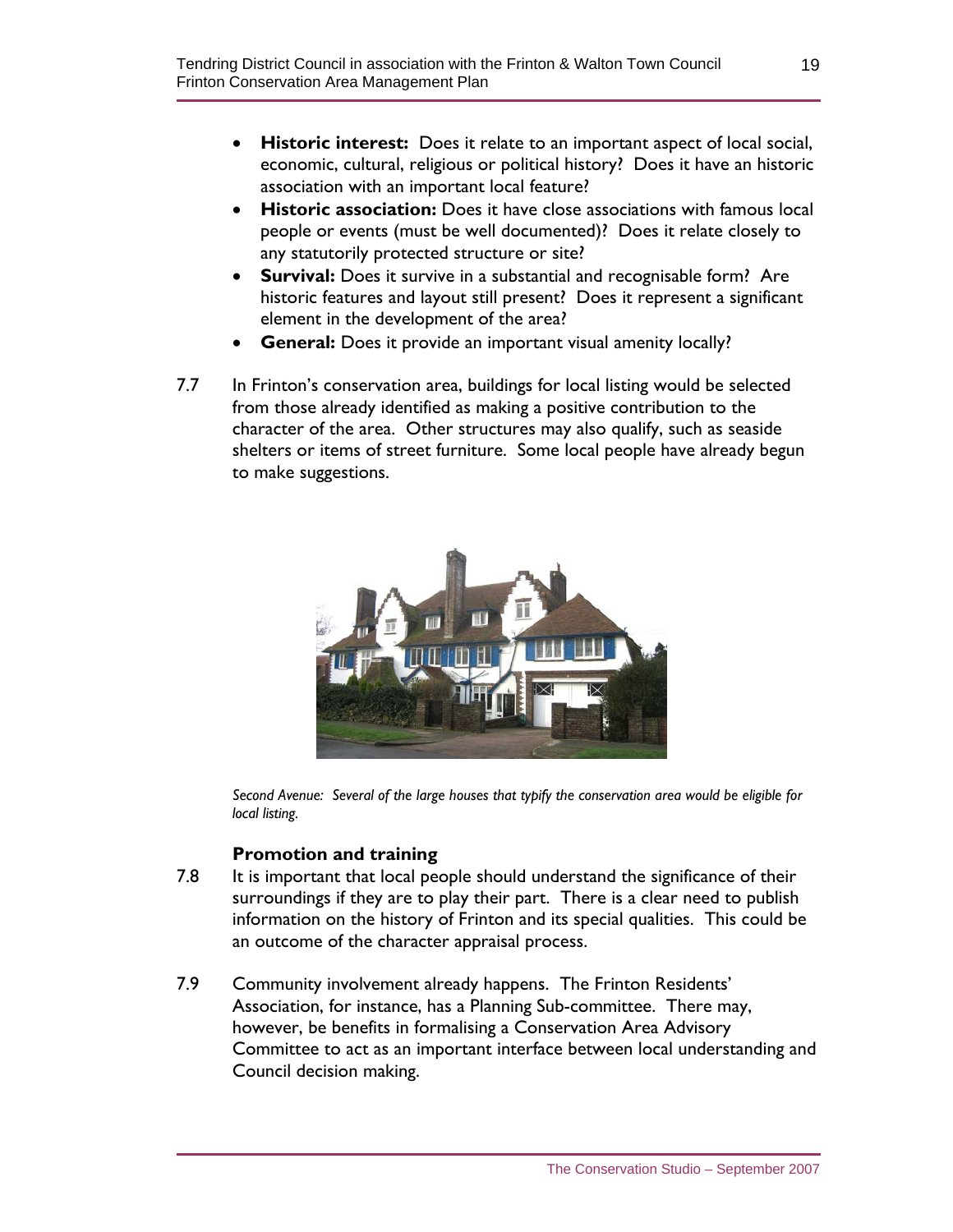- 7.10 There are opportunities to improve skills at all levels. The District Council's Historic Environment Champion will be instrumental in seeking to raise awareness of conservation issues among elected councillors. The County Council is the key to the improvement of historic building craft skills in the building trades through its programme of training events based at Cressing Temple Barns.
- 7.11 Essex County Council has further important roles: It maintains the Historic Environment Record for the county, it provides specialist archaeology advice, it holds the Buildings-at-Risk Register, it carries out research into the historic environment of Essex, and it publishes information and guidance.

#### **Policy and guidance**

7.12 Planning policy in the adopted and replacement local plans covers general points in relation to conservation. There is now a need for more specific policies, controls and guidance to support the managerial approach that is necessary for the long term future of Frinton. It is important to establish these needs now so that they can feed into the programme for the Local Development Framework, which will succeed the existing local plans.



*Public realm: A manual would promote better materials and detailing than this highly visible mass concrete street corner.* 

- 7.13 Issues where guidance will make a significant difference to public understanding include:
	- New buildings in historic areas Siting, design and materials
	- Shopfronts Design approaches for different types of building
	- Traditional doors and windows Maintaining , repairing and replacing as well as energy efficiency and sustainability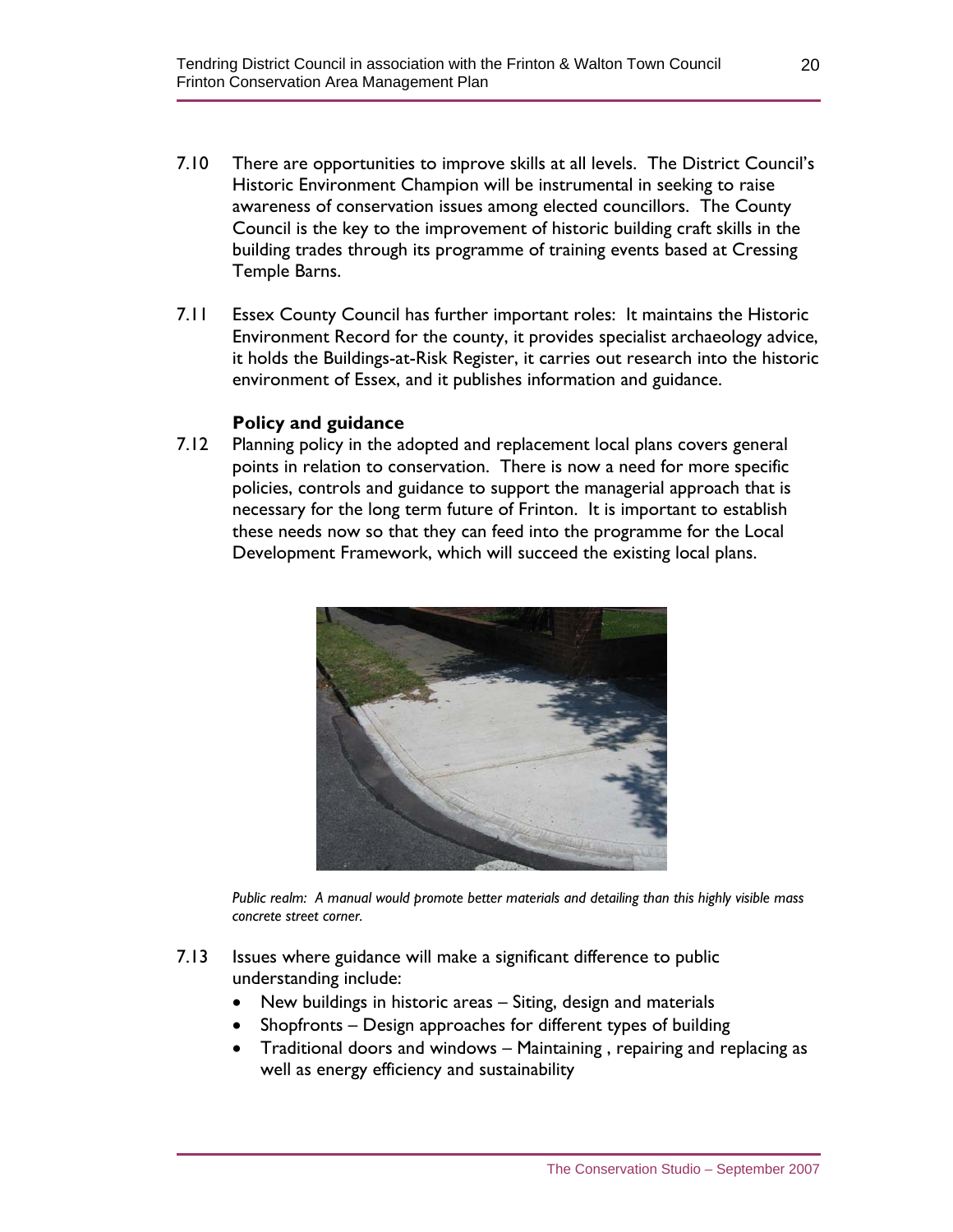- Streetscape manual Treatment of the public realm, building on the guidance provided by English Heritage. $^7$
- Boundary walls and parking within gardens Retaining historical detail, planting, landscaping
- Trees and hedges Maintenance, species, legal requirements
- Treatment of Modern Movement houses Particular guidance for particular circumstances
- 7.14 Where guidance has public support and has been formally adopted by the District Council as a Supplementary Planning Document, it will carry weight in the consideration of planning proposals. Guidance also reduces the need for the Council to repeat advice in every case.

## **Control**

7.15 Local authorities already have controls available through their planning powers, and much depends upon how they are interpreted and implemented. For instance, any material changes to the appearance of properties that are not single dwellings require planning permission, but the interpretation of what is 'material' is left to the Council. A new shopfront is generally regarded as a material change, but there is less certainty about the renewal of windows on upper storeys or a change in roof materials.



 *Despite the retention of shopfronts, the strong contribution that this building makes to the character of the conservation area is diminished by the insensitive replacement of windows on the upper floors.* 

7.16 Single dwellings have considerable permitted development rights that enable some alterations to be carried out without the need to obtain planning permission. These works include, for example, changes to doors, windows, roof materials or rainwater goods and the construction of minor extensions.

 7 English Heritage – *Streets for All: East of England* – 2005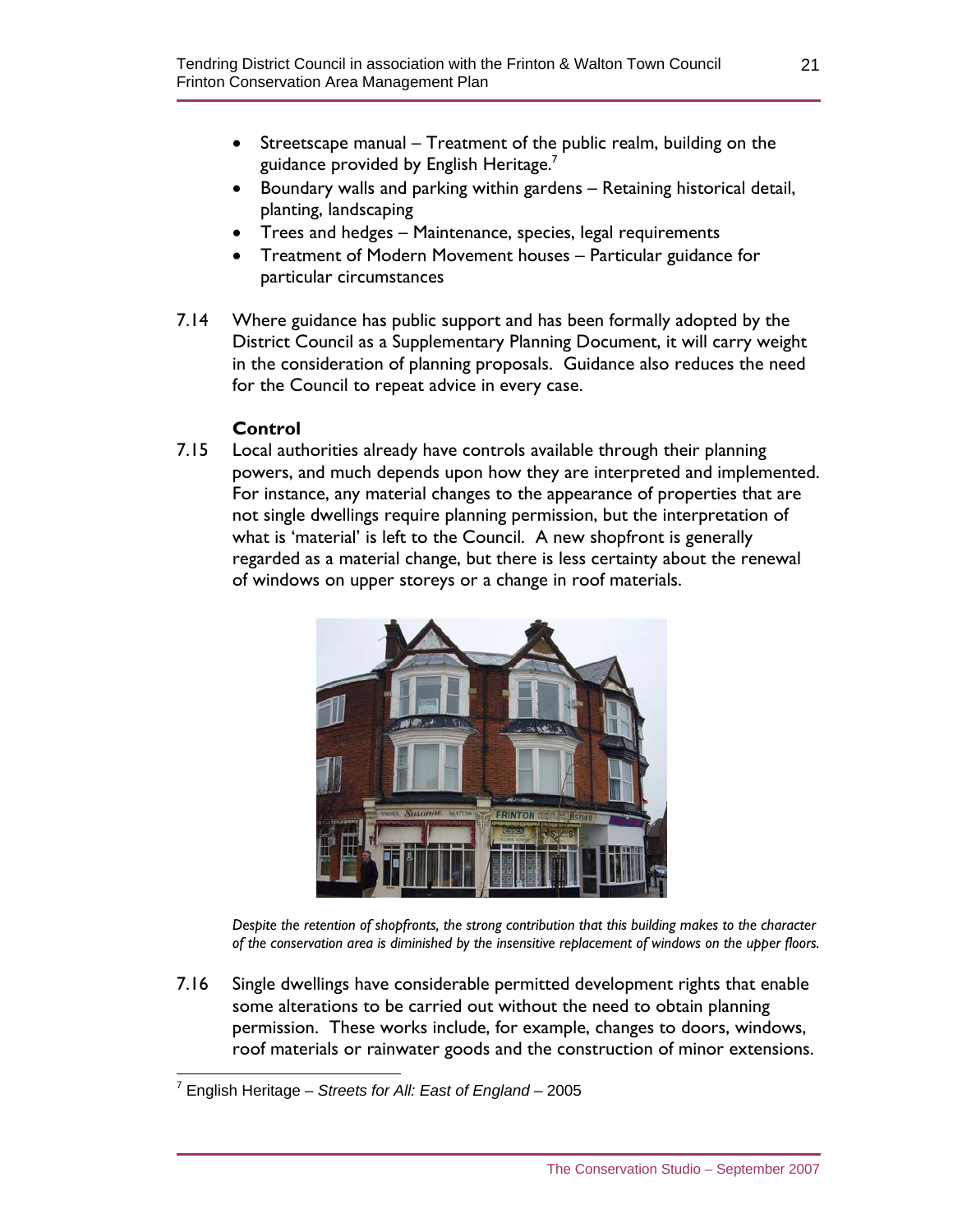Although they may be minimal in each case, such alterations can have a cumulative effect that is damaging to historic areas. An Article 4(2) direction, prepared and approved by the District Council, can remove permitted development rights. This does not necessarily prevent alterations, but it does mean that planning permission is required.

- 7.17 Commercial buildings and flats have fewer permitted development rights, but an Article 4(1) direction can be useful for controlling, for instance, the painting of walls. These directions can only be approved by the Secretary of State.
- 7.18 There would be scope for three Article 4 directions in Frinton for the Avenues, Connaught Avenue and the Frinton Park Estate.
- 7.19 It has been suggested that Frinton would benefit from more prescription over the design of new buildings at the outset, rather than leaving the design issues to be argued in each case. One way to do this would be to introduce a design code. Coding would set out principles for new buildings according to their location and context. The guidance provided by the design code would be adopted as a Supplementary Planning Document with the implication that planning decisions would be more straightforward where proposals are put forward in accordance with the code.
- 7.20 A common complaint is that planning decisions are inconsistent. While each has to be determined on its own merits, much can be achieved by having detailed policy and guidance, and training to help elected councillors to work within these constraints.

#### **Enforcement and monitoring**

- 7.21 It is important to have an objective understanding of change so that informed responses can be made. These may be adjustments to policy and practice or action for enforcement and compliance. As English Heritage puts it: *'The aim should be to establish a virtuous circle of monitoring, review and action as necessary to maintain a sustainable equilibrium'*
- 7.22 It is recommended that a photographic survey is undertaken as a baseline record for measuring change, monitoring building condition and to provide evidence for enforcement. For the latter, however, it is important that the record is updated every four years because breaches more than four years old cannot be enforced against.<sup>8</sup> Communities can assist with this work.

 $\overline{a}$ 8 The four year rule applies to enforcement against works carried out without planning permission or contrary to a condition of an existing permission. There is no time limit for enforcement related to listed building consent.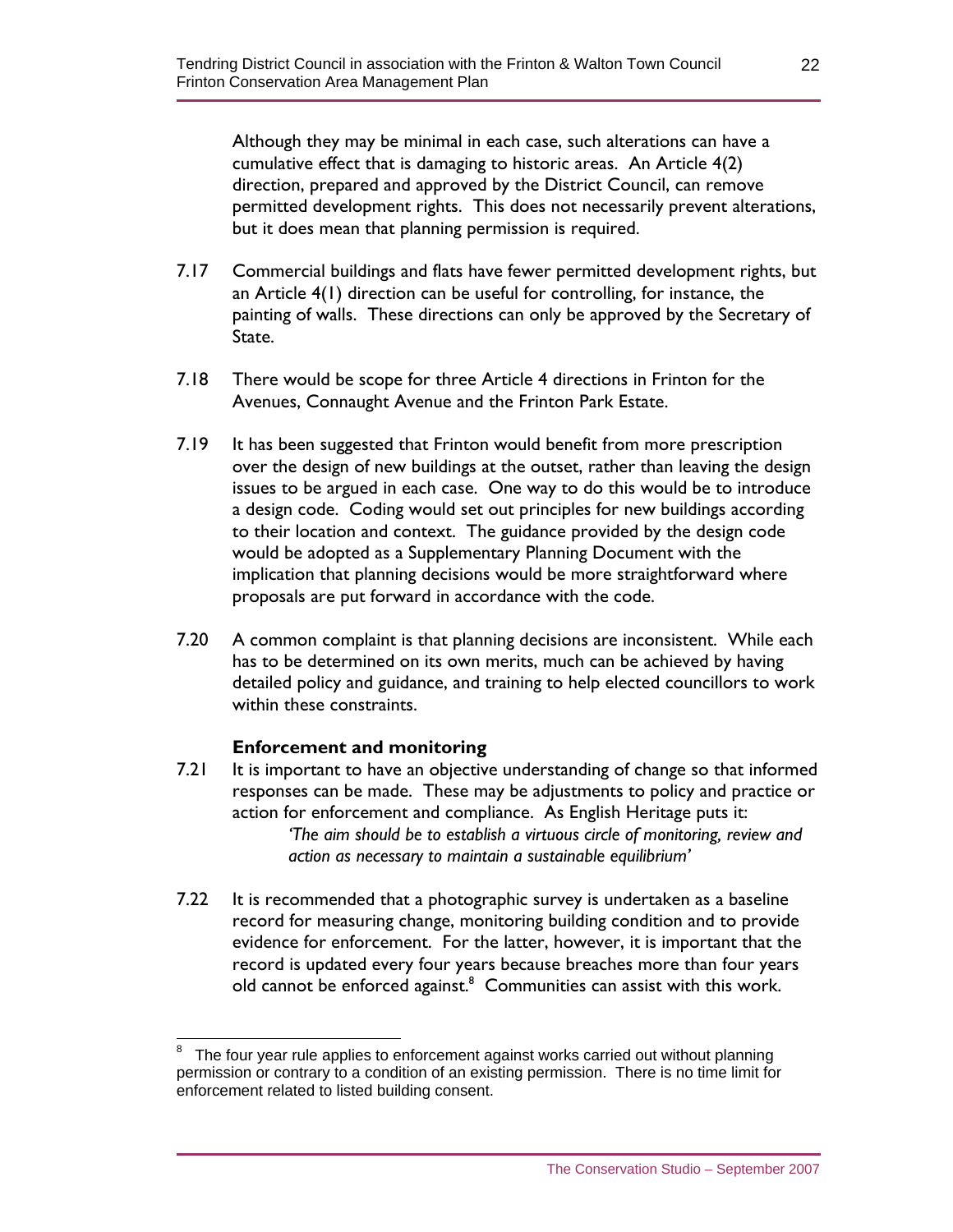- 7.23 Most local authorities subscribe to the Cabinet Office *Enforcement Concordat*, which sets out best practice principles for enforcement, such as openness, consistency, proportionality and responding to complaints. The District Council should take these forward into an enforcement strategy in order to:
	- Explain the scope of planning enforcement
	- Openly define priorities
	- Set measurable standards for service delivery
	- Explain how investigations are carried out
	- Explain enforcement procedures and enforcement actions
- 7.24 While the need to ensure public safety will always come first, enforcement in relation to the historic environment should generally have the next highest priority because so much historic fabric is irreplaceable. The strategy should also explain the circumstances when the Council would make use of Repairs Notices, Urgent Works Notices and Amenity (S215) Notices.



*Neglect can be addressed through conservation area management* 

## **Schemes of enhancement**

- 7.25 Physical improvements to Frinton may be general throughout the conservation area or specific to particular sites. General improvements to public areas would include raising the quality of materials and detailing for paving, coordinated schemes for signage and lighting, planting and maintenance of street trees and verges, and management of traffic and servicing.
- 7.26 There are also general improvements to be made to commercial property. Better use of upper floors would provide economic benefits, and passive security for premises and streets. Shopfront improvements more suited to the character of the buildings would increase their attractiveness. However, long term survival of the commercial core depends upon economic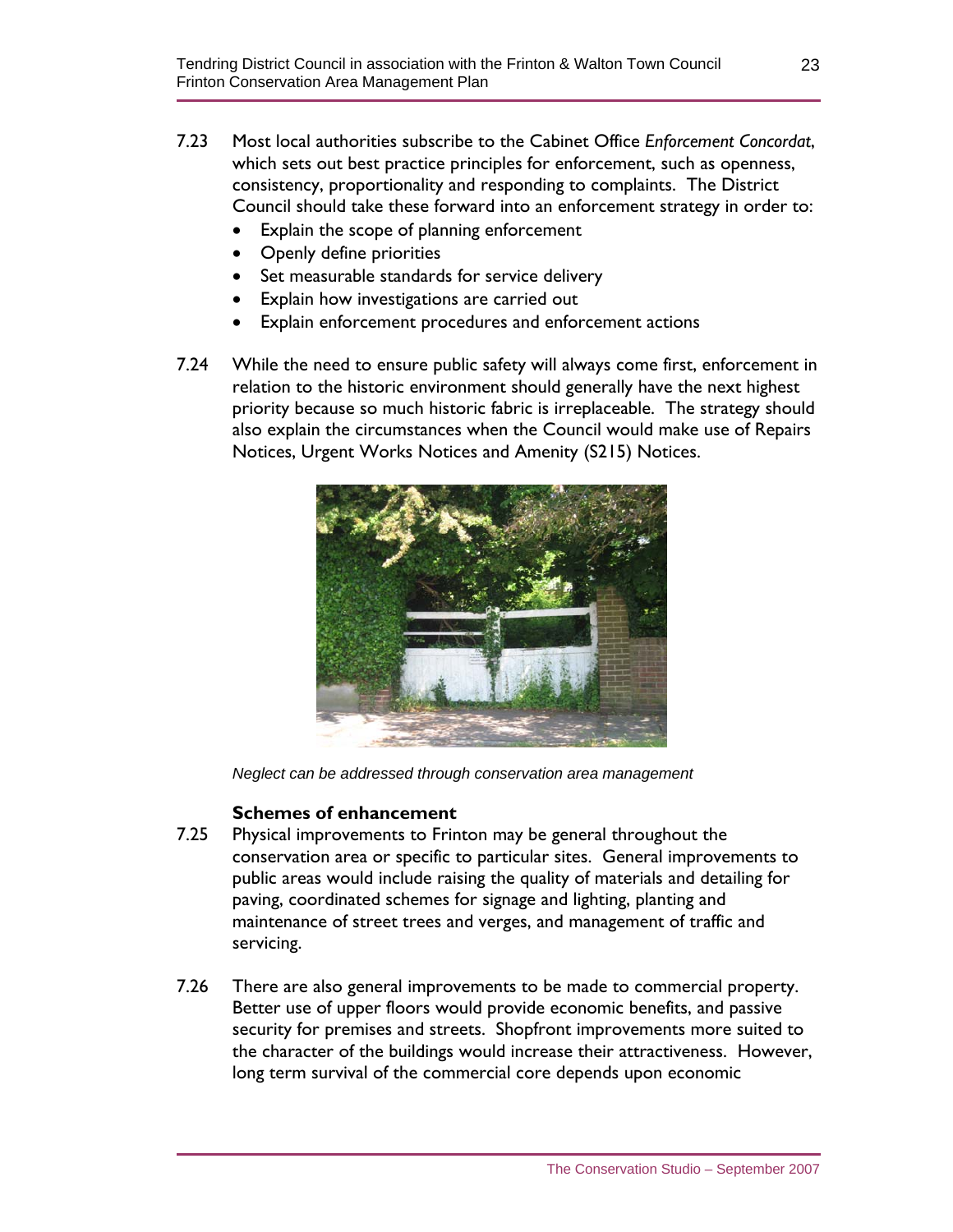attractiveness and there could be benefits in promoting local patronage though a loyalty scheme.

- 7.27 Site specific proposals include:
	- A better setting for the railway station and level crossing gates. This is where the first impression of Frinton is made



*Improvements to the 'gateway' could include pavilion developments to either side, less tarmac and more planting.* 

• Improvement of the junction of Connaught Avenue and Old Road. This 'gateway' to the shopping area could be enhanced by more-sensitive developments on the raw ends of the 1960s buildings that currently frame the street



*Connaught Avenue: An enhancement scheme would provide a narrower carriageway, wider pavements, build-outs to provide crossing places, better paving, signage, and planting. Further improvements could be made to shopfronts and rear servicing.*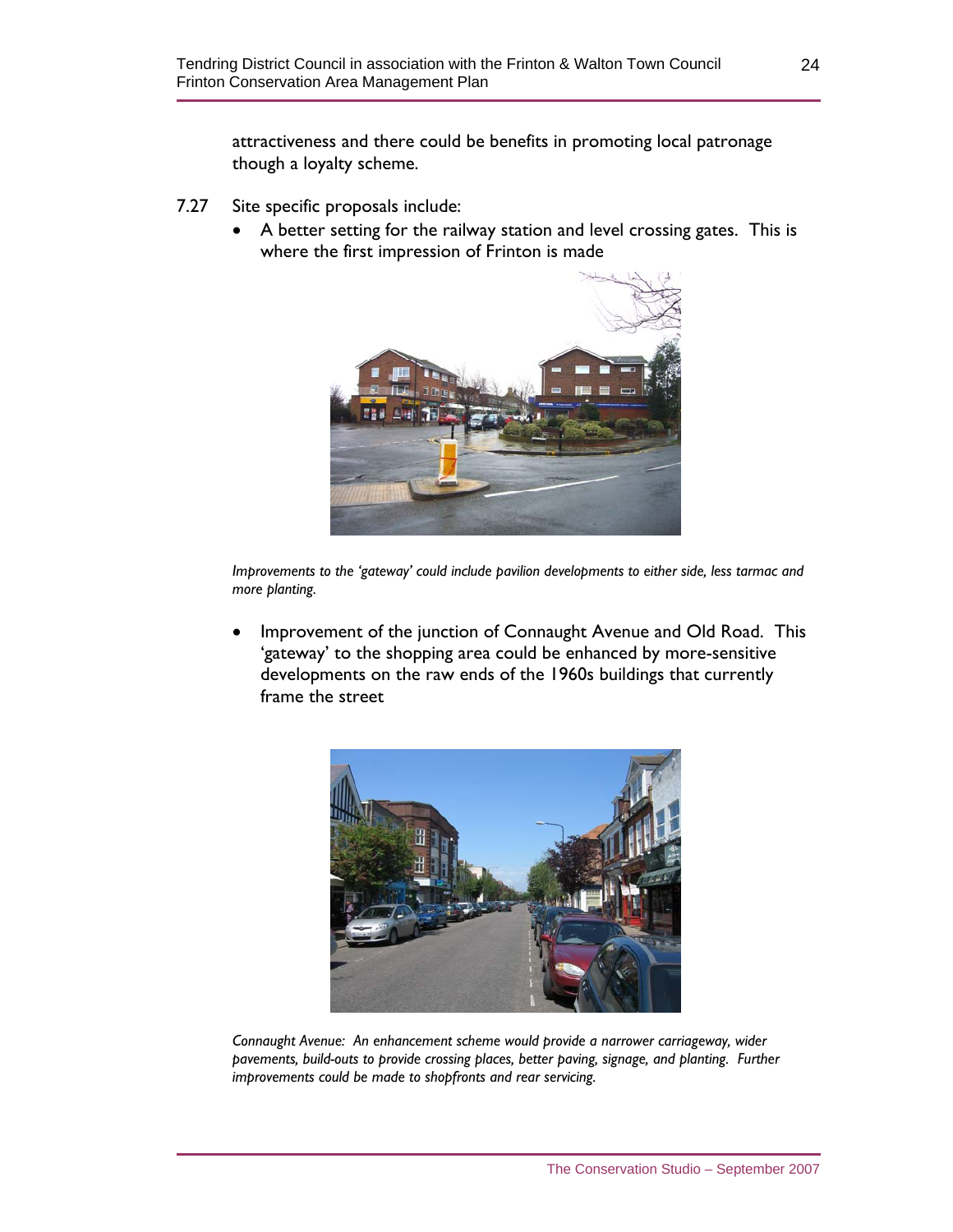- The shopping experience in Connaught Avenue would be lifted by a coordinated programme of paving and planting. Build-outs from the pavements would provide pedestrian crossing points and traffic restraints. Associated works would include better shopfronts, more subdued advertising and the promotion of rear servicing
- There is scope for further enhancements at the junctions of Ashlyns Road with Fourth Avenue, Connaught Avenue with Holland Road and, at the Frinton Park Estate, where Central Avenue meets the Greensward. Here there are opportunities to reclaim excess carriageway for pedestrian use, to provide better planting, and to provide better amenities, such as seating and signage





 *Enhancement opportunities: Pedestrian walks and at Fourth Avenue.* 

- A solution is also required for the disused buildings at the Walton Road end of Central Avenue
- The pedestrian walks that thread through the conservation area could be enhanced by better surfaces, lighting and signage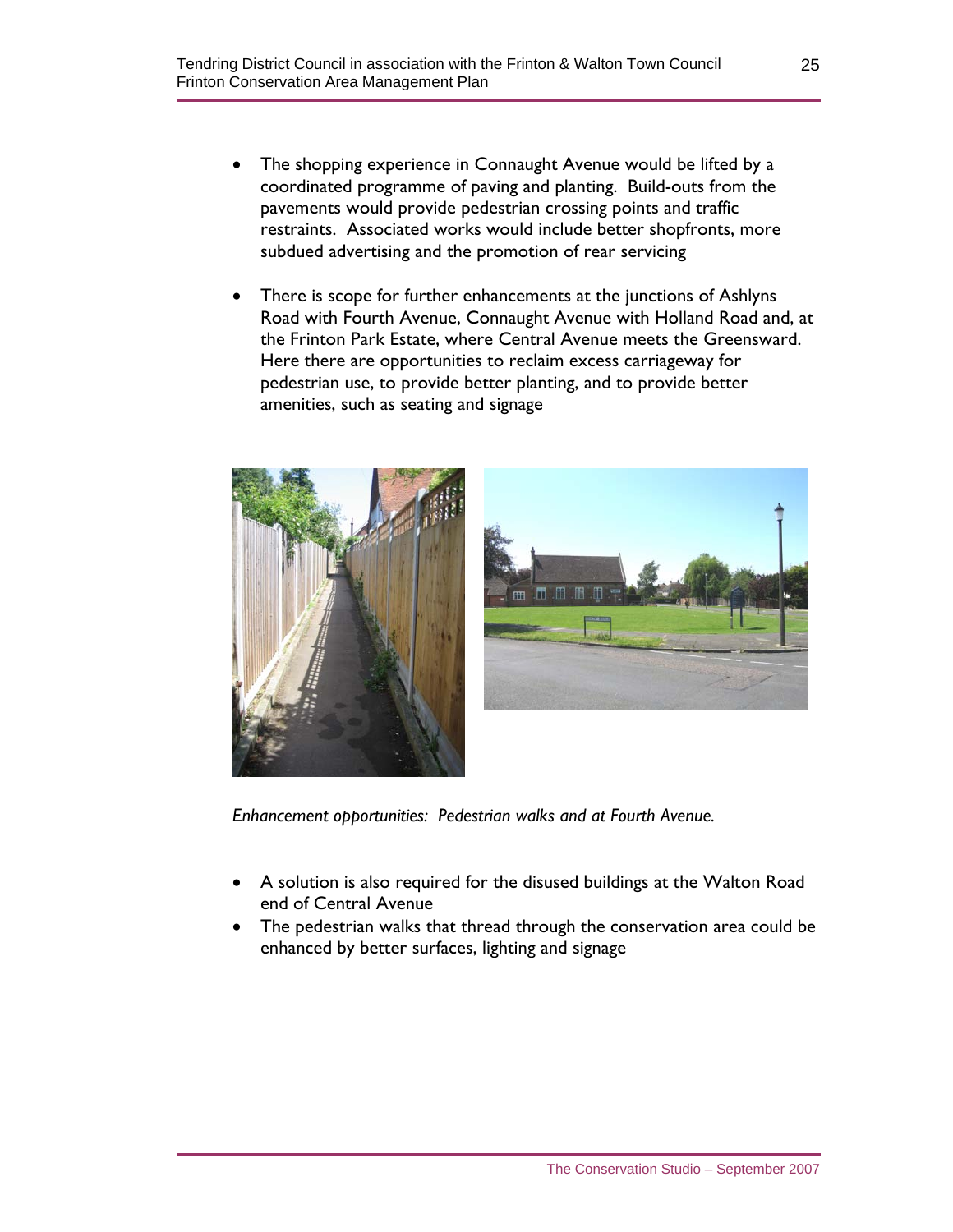• Contrary to the expected conservatism of Frintonians, there is a popular view that the beach huts would be enlivened by the introduction of colour. Indeed, the Association of Frinton Beach Hut Owners is not averse to this

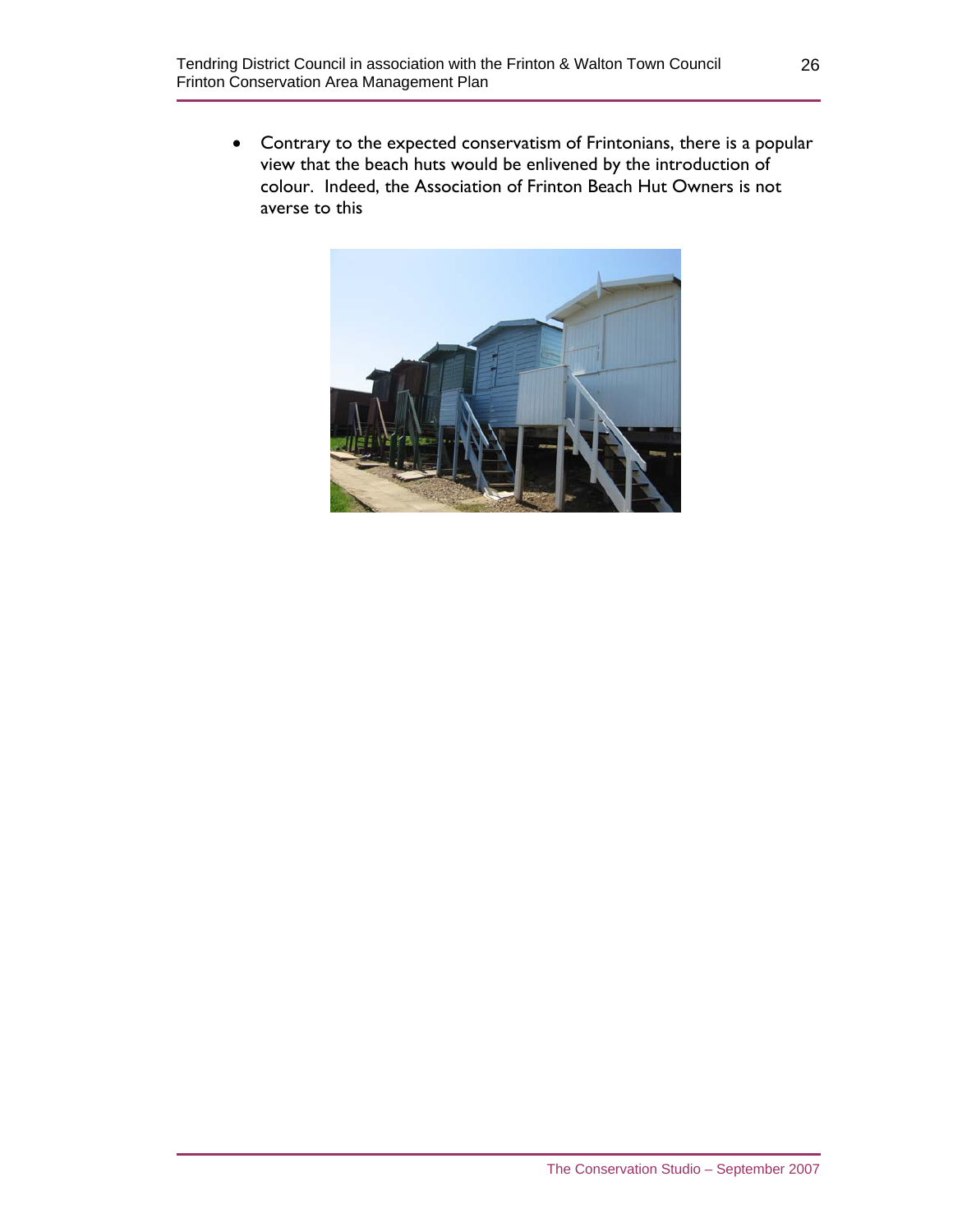## **8.0 DELIVERING ACTION**

#### **A Vision for the future of Frinton's Conservation Area**

8.1 It is important that Frinton should be self-sustaining both socially and economically if it is to remain in anything like its present state. Achieving this requires constant management. There is always a natural desire to leave things as they are but, in reality, nothing stands still in a changing world. Like gardens, places have to be nurtured.

#### **A Strategy to deliver this future**

- 8.2 It is important that the strategy for future management should be more than a 'wish list'. In addition to a series of proposals, the strategic aspect must include timescales and responsibilities. These are provided in the Action Plan at Appendix 3, which establishes a programme that will enable a managerial approach to achieve an equilibrium for the Frinton Conservation Area.
- 8.3 The Plan includes actions for the short, medium and long term timescales. The latter may only be aspirations at present, pending the development of resources, but it is important for Frinton to have ambitions.
- 8.4 Resources, however, are not the issue for immediate actions. Spending decisions are constantly being made and the challenge is to ensure that those investments are made in ways that benefit the special character of the conservation area.
- 8.5 Success will require commitment by all Council services and their partners to ensure the sensitive exercise of controls, such as planning permissions, building control, fire regulations and highways standards, which is why an inter-service forum is suggested. Likewise, it is important that when resources are deployed, they should be coordinated to ensure that the investment is in the best interests of the town as a whole.

#### **Priorities for action**

- 8.6 While significant and visible advances could be made by implementing grand projects for the enhancement of eyesore sites, these are heavily dependent on funding. More fundamental and of lasting value will be action to secure the basic foundations of sound policy and guidance. Policy development is already happening with the forthcoming Local Development Framework – the need is to secure an appropriate emphasis on the historic environment as a driver for quality, social cohesion and economic stability.
- 8.7 Similarly, there is a major issue of maintaining the qualities that already exist. There may be debates as to how the public sector commits maintenance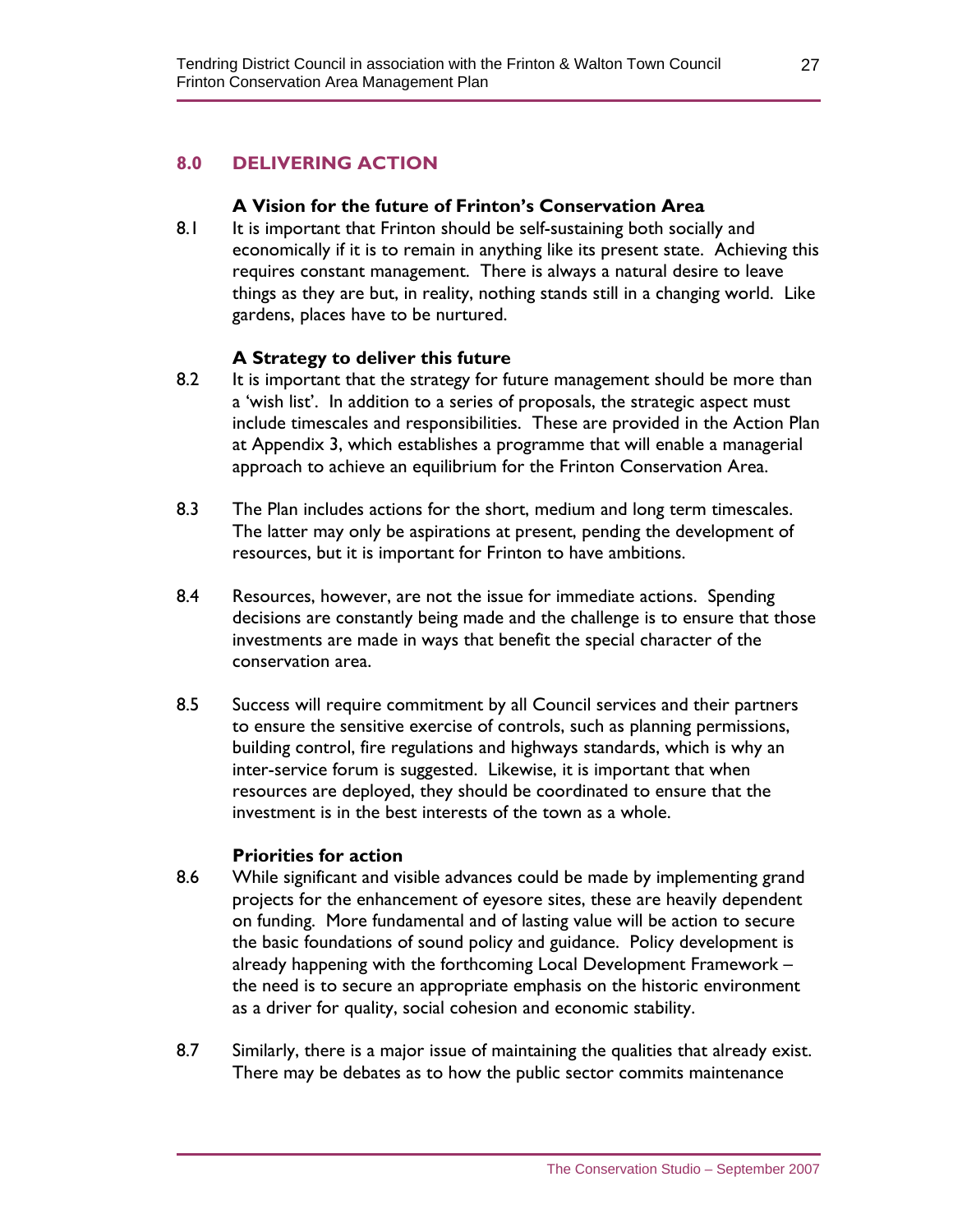budgets, but this is also an issue for private owners. This is promoted by the organisation *Maintain Britain's Heritage* and the Society for the Protection of Ancient Building's (SPAB) *National Gutters Day*, both of which can be harnessed to good effect in Frinton.

## **Key Projects**

8.8 Nonetheless, capital projects are vital for raising confidence. Perhaps the most important is to revitalise Connaught Avenue with a programme for better paving, planting, pedestrian crossing facilities, parking and servicing regimes, and shopfront improvements. Second to this would be urban design improvements to the 'gateways' to the town – the railway station and the Connaught Avenue/Old Road junction.



*The Railway Station is a particularly fine building that would benefit from an improved setting.* 

#### **Implementation**

8.9 While much of the scope for action inevitably rests with Tendring District Council, there is no reason why the community should remain entirely passive. The effectiveness of any scheme for Connaught Avenue will be considerably enhanced by the cooperation of its constituent businesses and the Business Improvement District (BID) concept might provide an appropriate model. On a wider basis, there is scope for a public/private partnership which would not only place community interests in a driving position, but could also improve access to external funding.

#### **Commitment to the Vision and Delivery**

8.10 For the management plan to succeed, it is vital that it should be adopted not only by the District and Town Councils but also by other stakeholder organisations. It is proposed that this should be promoted through a Partnership Statement or Charter from which management structures can be developed.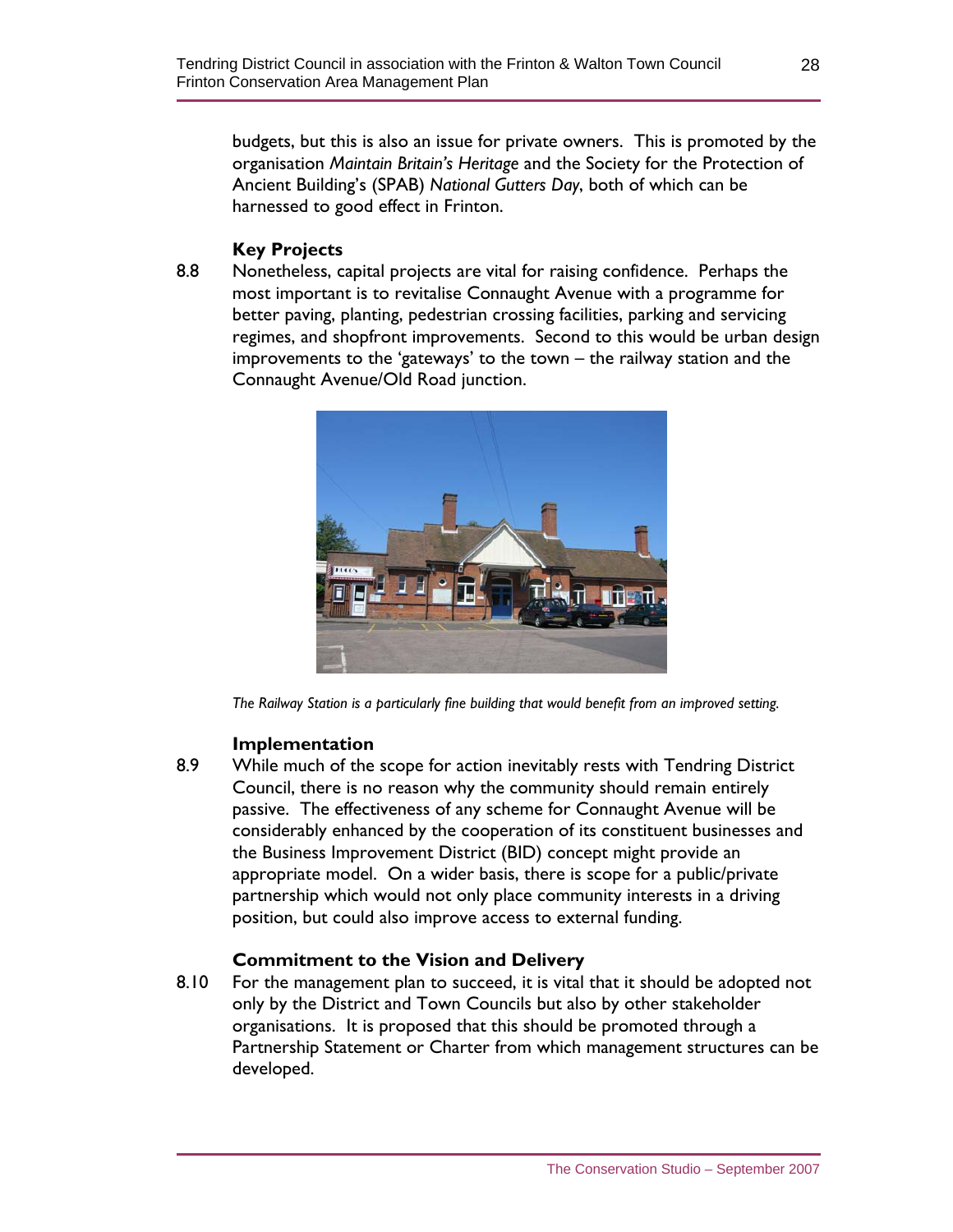#### **Periodic review**

- 8.11 While the Action Plan assigns responsibilities and timescales to the projected tasks, the management aspect will only be meaningful if the programme is subject to regular review in order to evaluate progress. To begin with, it is recommended that reviews should be undertaken on a quarterly basis, although the frequency of the cycle may relax when individual projects develop programmes of their own.
- 8.12 The review cycle for this management plan will be triggered by its adoption in autumn 2007. The next review will follow three months later in the early spring of 2008.
- 8.13 Responsibility for conducting the review is with Planning Services.



*Maintaining the essential relationship of verge, pavement, boundary, garden and trees is fundamental to the character of the Frinton Conservation Area.*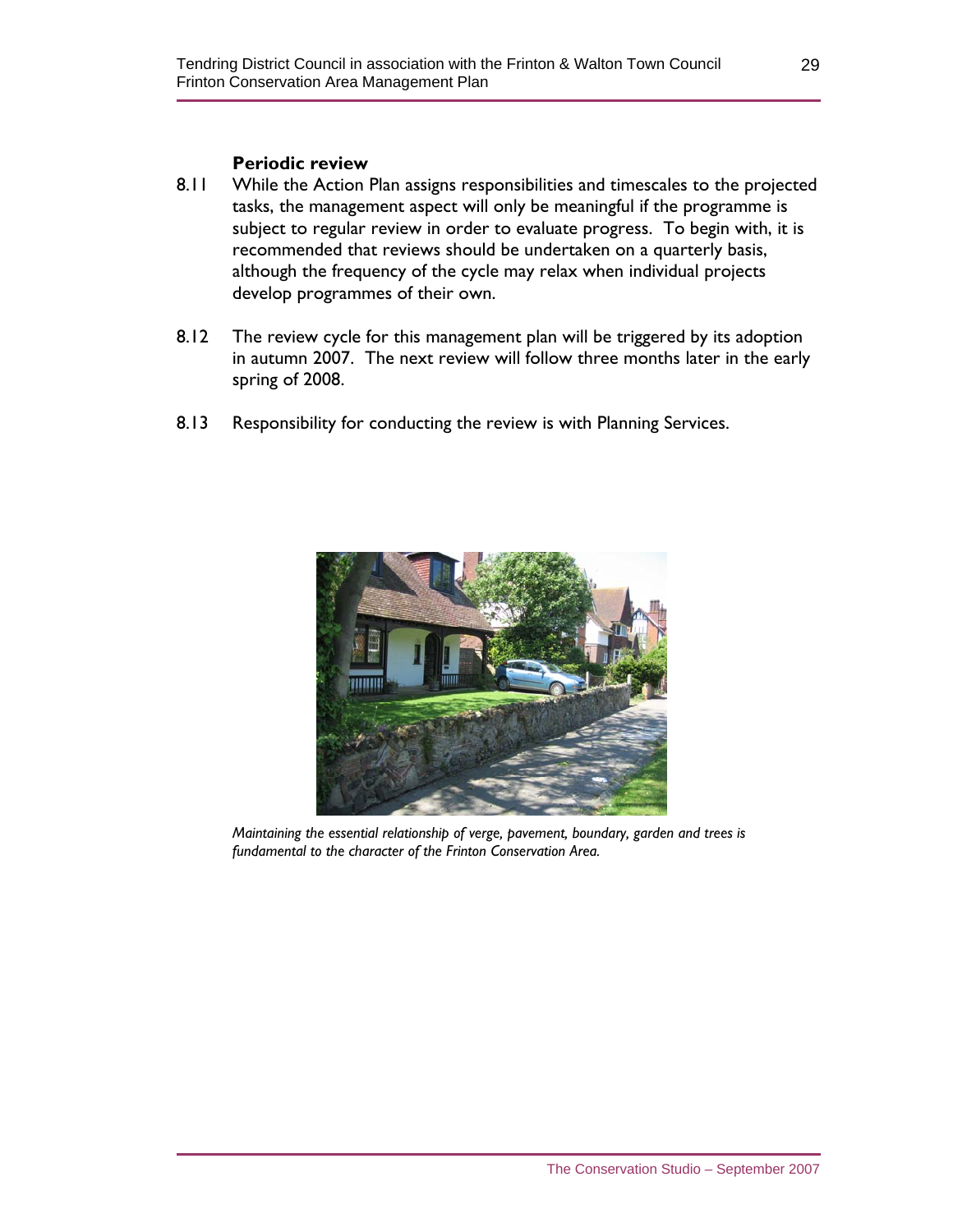## **Appendix 1. The questionnaire**

## **Frinton Conservation Area Management Plan**

The exhibition summarises the issues and proposals for the Management Plan.

An initial draft of the management plan for Frinton is available at:

- Frinton Library
- Frinton & Walton Town Council Offices
- Tendring District Council Offices, Weeley ...and on the District Council's website at www.tendringdc.gov.uk

## **Questionnaire:**

1. Do you agree with the assessment of Frinton and the challenges it faces?

YES / NO / COMMENT:

2. Do you have further points to add?

YES / NO / COMMENT:

3. Do you agree with the opportunities for improvement?

YES / NO / COMMENT:

4. Do you see any further scope for action?

YES / NO / COMMENT:

5. What do you see as the main priority?

YES / NO / COMMENT:

Please continue overleaf, if necessary, or write separately.

**Comments should be returned by 21 June 2007 to:**  The Conservation Studio, 1 Querns Lane, Cirencester, GL7 1RL …or… info@theconservationstudio.co.uk

If you prefer, you may leave comments with the Town or District Councils and they will be forwarded.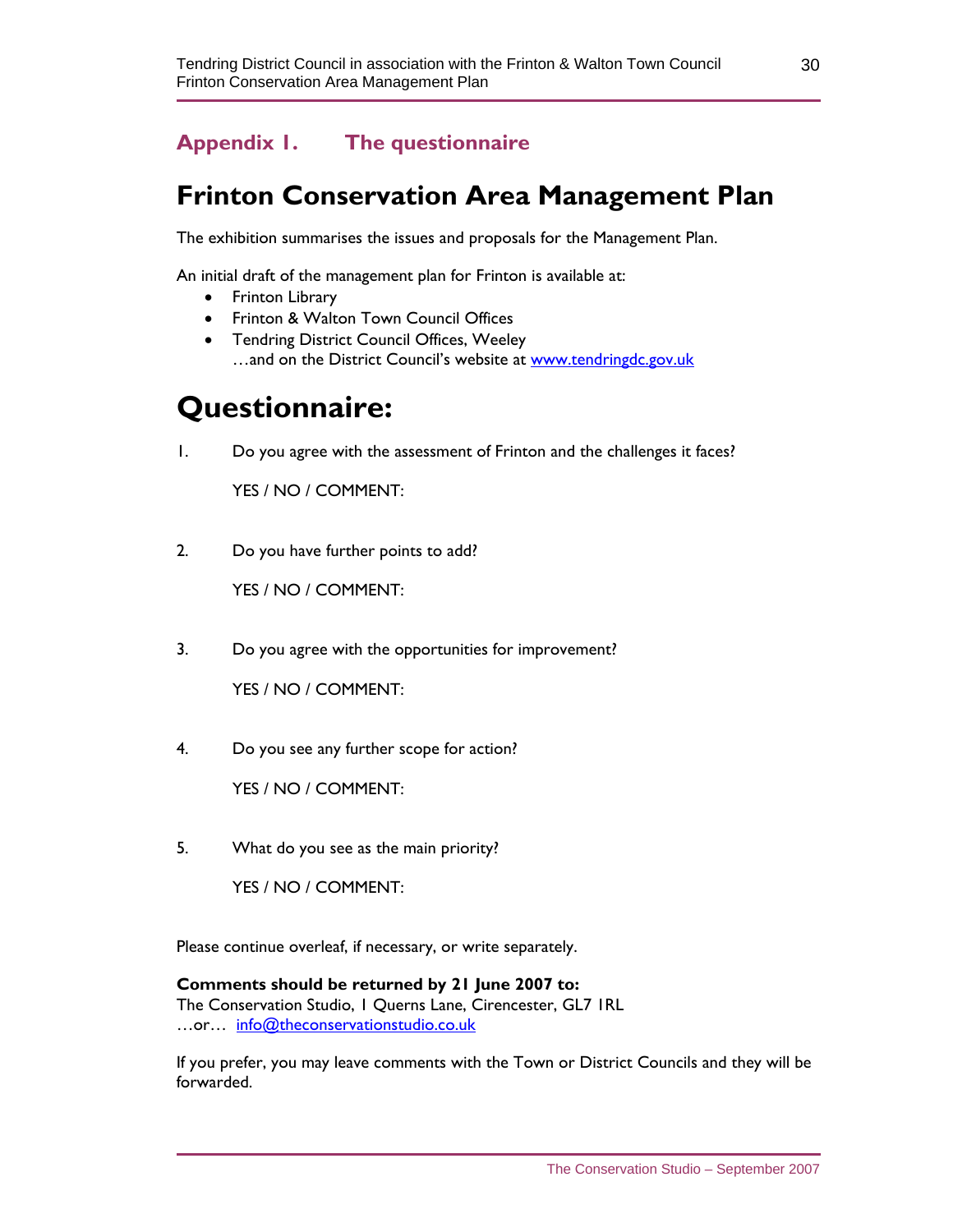## **Appendix 2. Report of consultation**

1 Anon

2 Y S

3 D R

4 Anon

| Name:                  | Comment:                                                                                                                                                                                    | <b>Response:</b>                                                                                                         | Accept/<br>reject: |
|------------------------|---------------------------------------------------------------------------------------------------------------------------------------------------------------------------------------------|--------------------------------------------------------------------------------------------------------------------------|--------------------|
| Anon                   | Resist demolition of old houses<br>to build flats. Hold more public<br>meetings. Maintain streets.<br>Demolish former Masons' lodge.<br>Priority: Repair sea walls.                         | Views generally consistent<br>with the proposals. Noted.                                                                 | Accept             |
| Y S<br><b>Brockman</b> | Agrees assessment and<br>opportunities. Concern for<br>station and gates. Priority:<br>Connaught Avenue                                                                                     | Views consistent with the<br>proposals. Noted.                                                                           | Accept             |
| D R<br><b>Skinner</b>  | Agrees assessment. Maintain<br>special character. Improve road<br>surfaces. Noise pollution from jet<br>skis. Priority: Prevent sub-<br>division of houses in the<br>Avenues.               | Views generally consistent<br>with the proposals. Noted.<br>Noise issues will be<br>referred to Environmental<br>Health. | Accept             |
| Anon                   | Agrees assessment and<br>opportunities. Maintain character<br>of the Avenues. Improve road<br>surfaces. Priority: Maintain the<br>ethos of Frinton by resisting<br>redevelopment for flats. | Views consistent with the<br>proposals. Noted.                                                                           | Accept             |

| 5 | Anon | Agrees assessment and<br>opportunities. Would like to see<br>action to support green initiatives<br>such as renewable energy.<br>Priority: Protecting important<br>buildings and curtailing the<br>erection of flats. | Views generally consistent<br>with the proposals. Green<br>initiatives can be supported<br>provided they do not<br>conflict with the character of<br>the conservation area. | Accept with<br>reservation |
|---|------|-----------------------------------------------------------------------------------------------------------------------------------------------------------------------------------------------------------------------|-----------------------------------------------------------------------------------------------------------------------------------------------------------------------------|----------------------------|
| 6 | Anon | Agrees assessment and<br>opportunities. Concern for<br>maintenance of grass areas.<br>Priority: Prevent demolition of<br>large houses and replacement<br>with blocks of flats.                                        | Views consistent with the<br>proposals. Noted.                                                                                                                              | Accept                     |
| 7 | Anon | Agrees assessment and<br>opportunities. Concern for<br>stronger planning, in relation to<br>replacement of houses with flats,<br>and enforcement. Values<br>individuality of shops on                                 | Views consistent with the<br>proposals. Noted.                                                                                                                              | Accept                     |

Connaught Avenue. Priority: Preservation of green spaces and individual houses. 8 Anon Agrees assessment and opportunities. Priority: Pavements in Connaught Views consistent with the proposals. Noted. Accept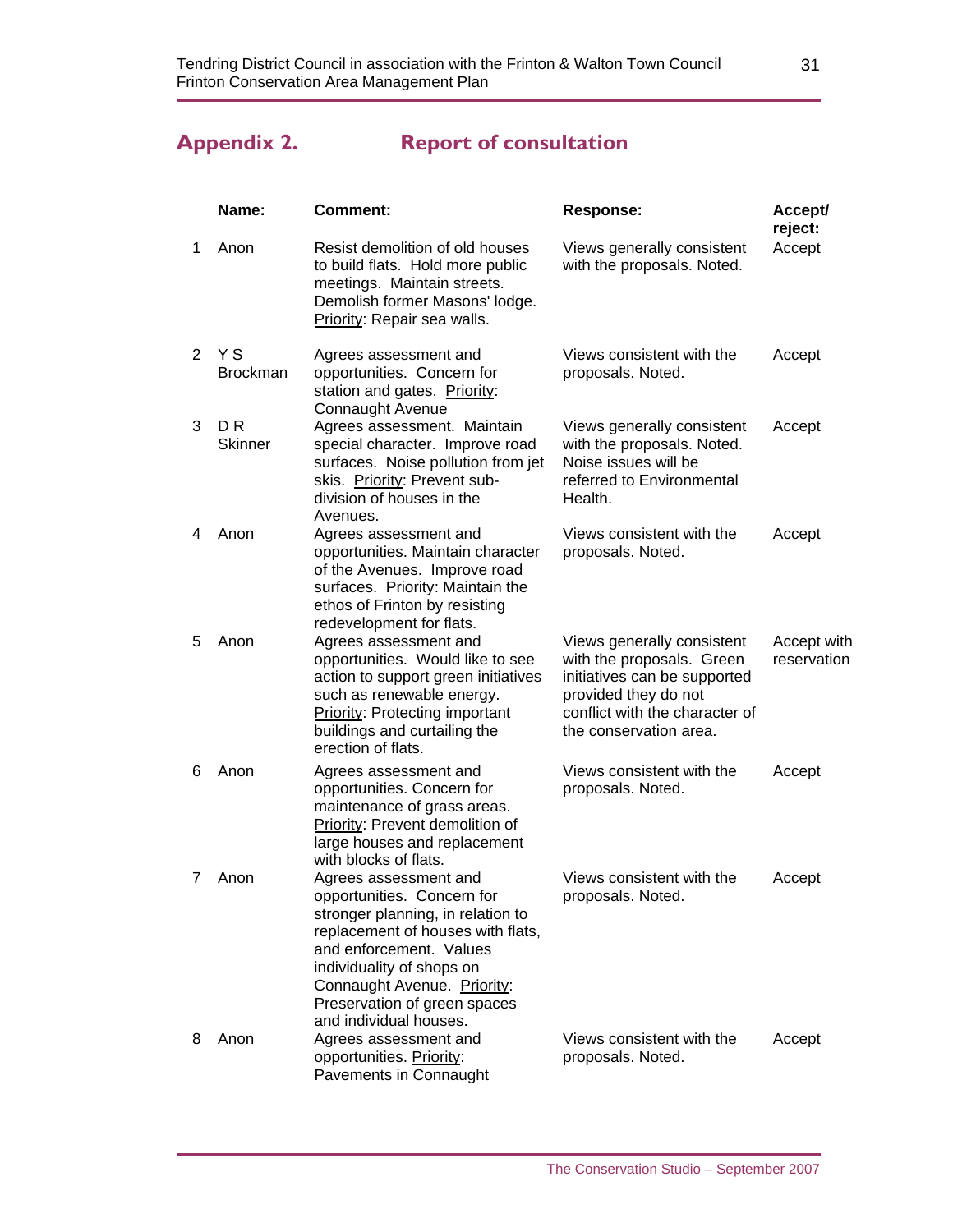Avenue.

| 9  | Anon       | Agrees assessment and<br>opportunities. Priority:<br>Pavements in Connaught Avenue<br>and full use of property above<br>shops. 'Return Connaught<br>Avenue to its former glory'.                                                                                                                                                                                                                                                                                                                             | Views consistent with the<br>proposals. Noted.                                                                                                                                                                | Accept              |
|----|------------|--------------------------------------------------------------------------------------------------------------------------------------------------------------------------------------------------------------------------------------------------------------------------------------------------------------------------------------------------------------------------------------------------------------------------------------------------------------------------------------------------------------|---------------------------------------------------------------------------------------------------------------------------------------------------------------------------------------------------------------|---------------------|
| 10 | Anon       | Agrees assessment and<br>opportunities. Pavements and<br>trees outside the conservation<br>area also need attention.<br>Encourage people 'to respect<br>and maintain this lovely town'.<br>Priority: Litter, vandalism and<br>development control.                                                                                                                                                                                                                                                           | Views generally consistent<br>with the proposals although<br>some are outside the scope<br>of conservation area<br>management.                                                                                | Generally<br>accept |
| 11 | N W Field? | Agrees assessment and some of<br>the opportunities. The whole of<br>Frinton should be a conservation<br>area. Keep to the brief set by<br>Powell Cooper: spacious houses<br>at one end and well-designed<br>smaller houses at the other. 'That<br>way we are a healthy<br>community'. Priority: Maintain<br>what we have, then enhance it by<br>looking forwards not backwards.                                                                                                                              | Views generally consistent<br>with the proposals.<br>Concern that too wide a<br>designation would dilute the<br>'special architectural or<br>historic interest'.                                              | Generally<br>accept |
| 12 | Anon       | Agrees assessment and<br>opportunities. Need to promote<br>civic pride. Enhancements could<br>include the approaches to the<br>golf and tennis clubs. Install cctv<br>to combat vandalism (eg to<br>beach huts) and antisocial<br>behavior, paid for by a<br>Greensward parking levy.<br>Priority: Programme of<br>improvements will need a 'full<br>and regular maintenance<br>programme to avoid any future<br>decline in environmental<br>standards'. Include a 20mph<br>speed limit throughout the area. | Views generally consistent<br>with the proposals. Noted.                                                                                                                                                      | Accept              |
| 13 | Anon       | Agrees assessment and<br>opportunities. Pedestrianise<br>Connaught Street with furniture<br>allowed outside restaurants.<br>Priority: Maintain retail shops by<br>discounting rates in order to save<br>them. 'A vital shop precinct is<br>essential'.                                                                                                                                                                                                                                                       | Views generally consistent<br>with proposals to improve<br>Connaught Avenue and<br>promote local shops. While<br>pedestrian priority is<br>desirable, full<br>pedestrianisation can<br>detract from vitality. | Mostly<br>accept    |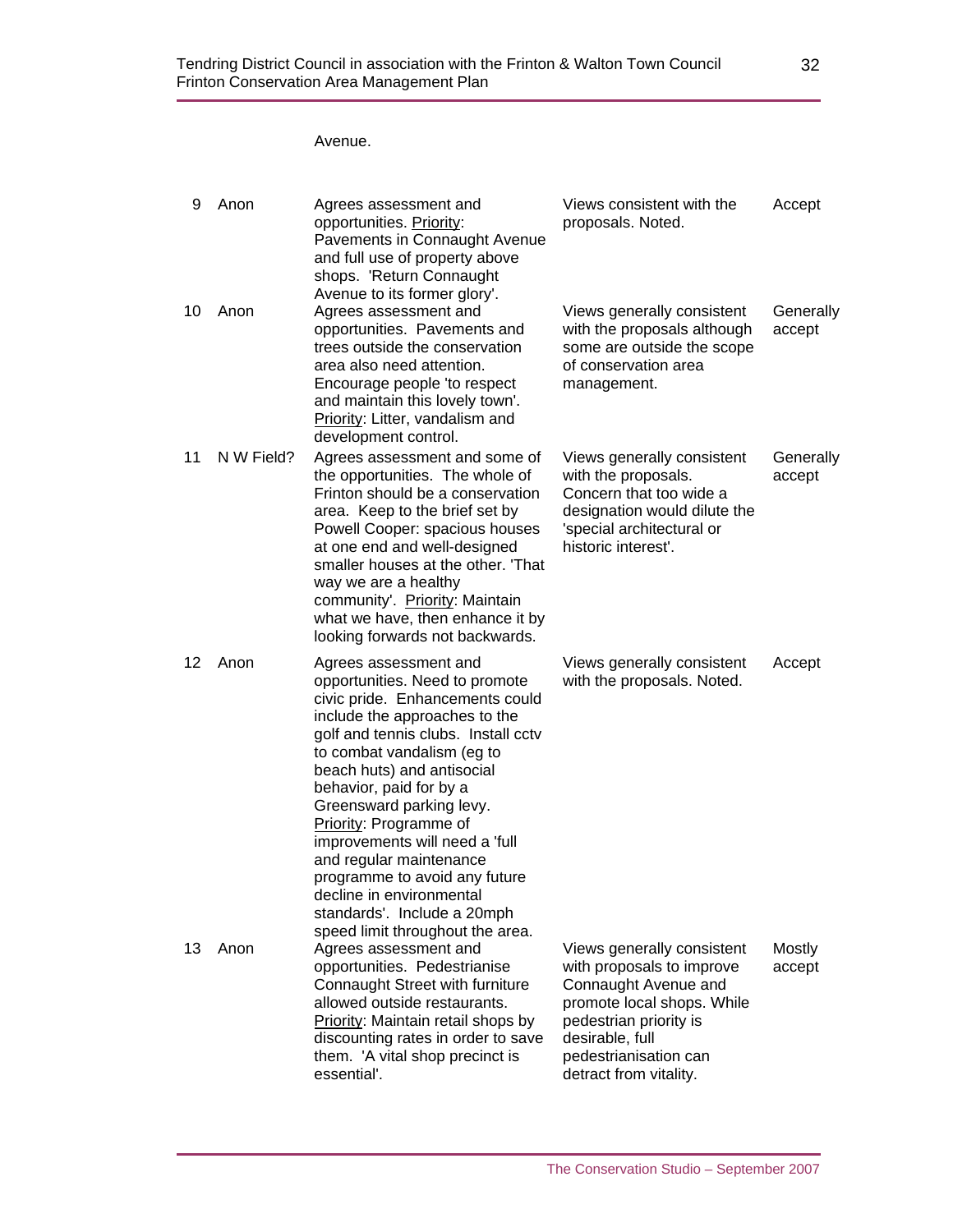| 14 | Anon                                 | Agrees assessment and<br>opportunities. Priority: Maintain<br>existing shops.                                                                                                                                                                                                                            | Views consistent with the<br>proposals. Noted.                                                                                                                        | Accept              |
|----|--------------------------------------|----------------------------------------------------------------------------------------------------------------------------------------------------------------------------------------------------------------------------------------------------------------------------------------------------------|-----------------------------------------------------------------------------------------------------------------------------------------------------------------------|---------------------|
| 15 | Anon                                 | Agrees assessment and<br>opportunities. Why include only<br>Upper Fourth Avenue? Concern<br>about unlawful and dangerous<br>parking in summer peak times.<br>Priority: Over-development of<br>flats. 'In particular, the<br>destruction of decent houses to<br>build flats and infilling of<br>gardens'. | Views generally consistent<br>with the proposals. Noted.<br>The inclusion of Upper<br>Fourth Avenue removes an<br>anomalous hole in the<br>existing designation.      | Accept              |
| 16 | Frinton<br>Residents'<br>Association | Full support for the assessment<br>and opportunities including<br>replacement of missing trees.                                                                                                                                                                                                          | Views generally consistent<br>with the proposals.                                                                                                                     | Accept              |
|    |                                      | Priorities:<br>a. Not to lose spacious gardens<br>to infilling development                                                                                                                                                                                                                               | Consistent with the<br>proposals - Noted                                                                                                                              | Accept              |
|    |                                      | b. Not to permit erection of<br>fences over 1 metre high on front<br>boundaries                                                                                                                                                                                                                          | Consistent with planning<br>principles, but each case<br>considered on its merits                                                                                     | Generally<br>accept |
|    |                                      | c. Ensure compliance with<br>agreed planning policies for all<br>applications                                                                                                                                                                                                                            | Consistent with the<br>proposals - Noted                                                                                                                              | Accept              |
|    |                                      | d. Ensure that Development<br>Committee members have<br>indepth knowledge of planning<br>policy, access to training and<br>reference material, and briefing<br>on the management proposals                                                                                                               | Consistent with the<br>proposals - Noted                                                                                                                              | Accept              |
|    |                                      | e. Ensure the Council uses its<br>powers to prevent properties<br>falling into disrepair                                                                                                                                                                                                                 | Consistent with the<br>proposals - Noted                                                                                                                              | Accept              |
|    |                                      | f. Inform community of planning<br>decisions through the local press<br>including reasons.                                                                                                                                                                                                               | The Council will consider<br>how best to feed back<br>information to communities                                                                                      | Generally<br>accept |
|    |                                      | g. The District Council should<br>not allow new buildings where<br>modern designs clash with their<br>neighbours                                                                                                                                                                                         | Consistent with the<br>proposals - Noted                                                                                                                              | Accept              |
|    |                                      | Question a. Who would set up a<br><b>Conservation Area Advisory</b><br>Committee and what standards<br>of knowledge would be expected<br>of its members?                                                                                                                                                 | It would be for the District<br>Council to establish such a<br>committee. Members<br>would be chosen for their<br>relevance including local<br>and planning knowledge |                     |
|    |                                      | Question b. Who was consulted<br>on the appraisals and why was<br>FRA not included?                                                                                                                                                                                                                      | The Council will respond to<br>explain this point                                                                                                                     |                     |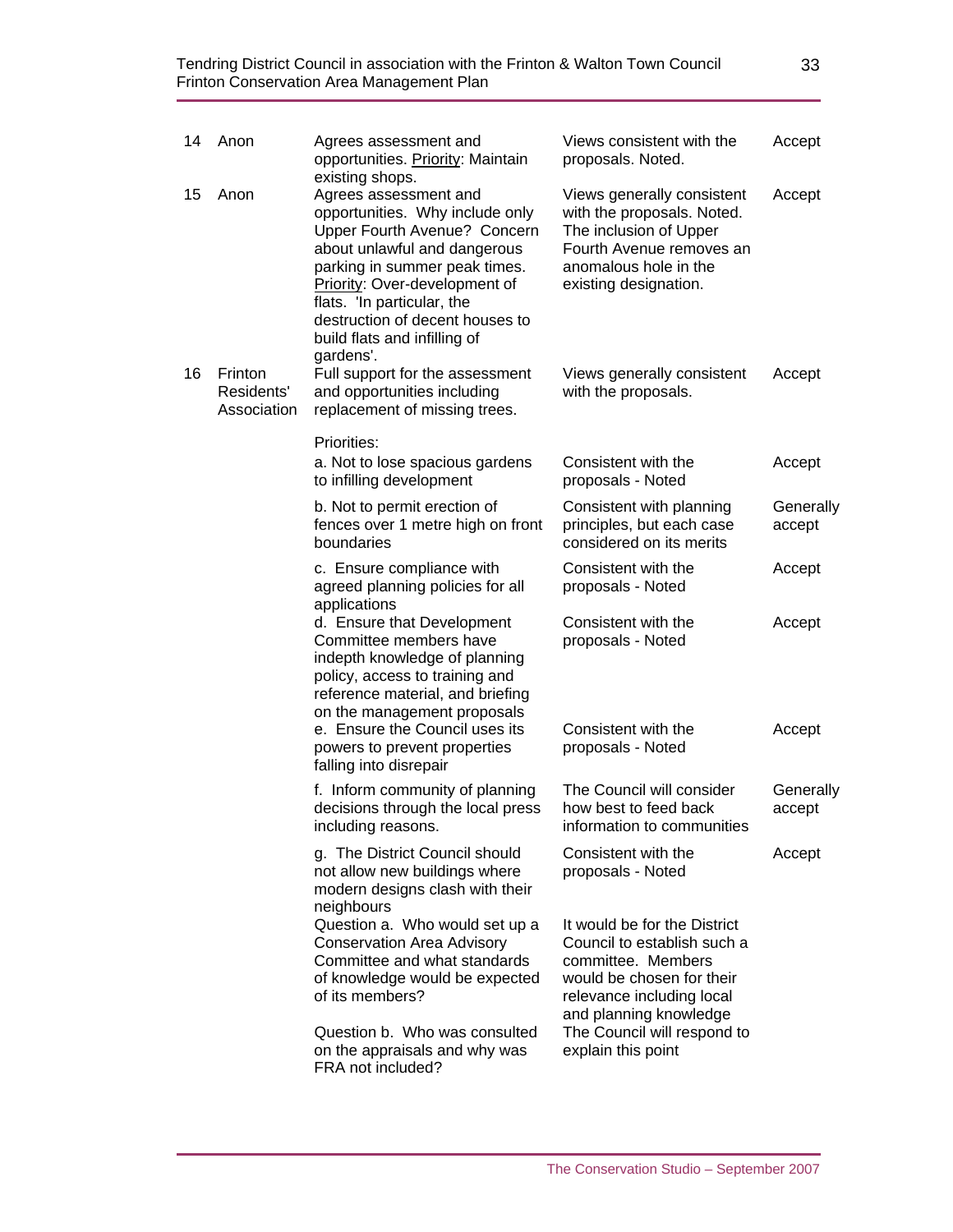| Comments:<br>1. Maintain non-<br>commercialisation of Greensward                                                                                                                                | Points 1-6 are consistent<br>with the proposals and<br>have been noted | Accept |
|-------------------------------------------------------------------------------------------------------------------------------------------------------------------------------------------------|------------------------------------------------------------------------|--------|
| 2. Produce SPG for Frinton as<br>soon as possible to cover<br>essential items such as<br>shopfronts<br>3. Control colour of beach huts<br>4. Propose local listing for<br>outstanding buildings |                                                                        |        |
| 5. Support for Article 4<br><b>Directions</b><br>6. Ensure adequate trained staff<br>to implement the Management<br>Plan proposals                                                              |                                                                        |        |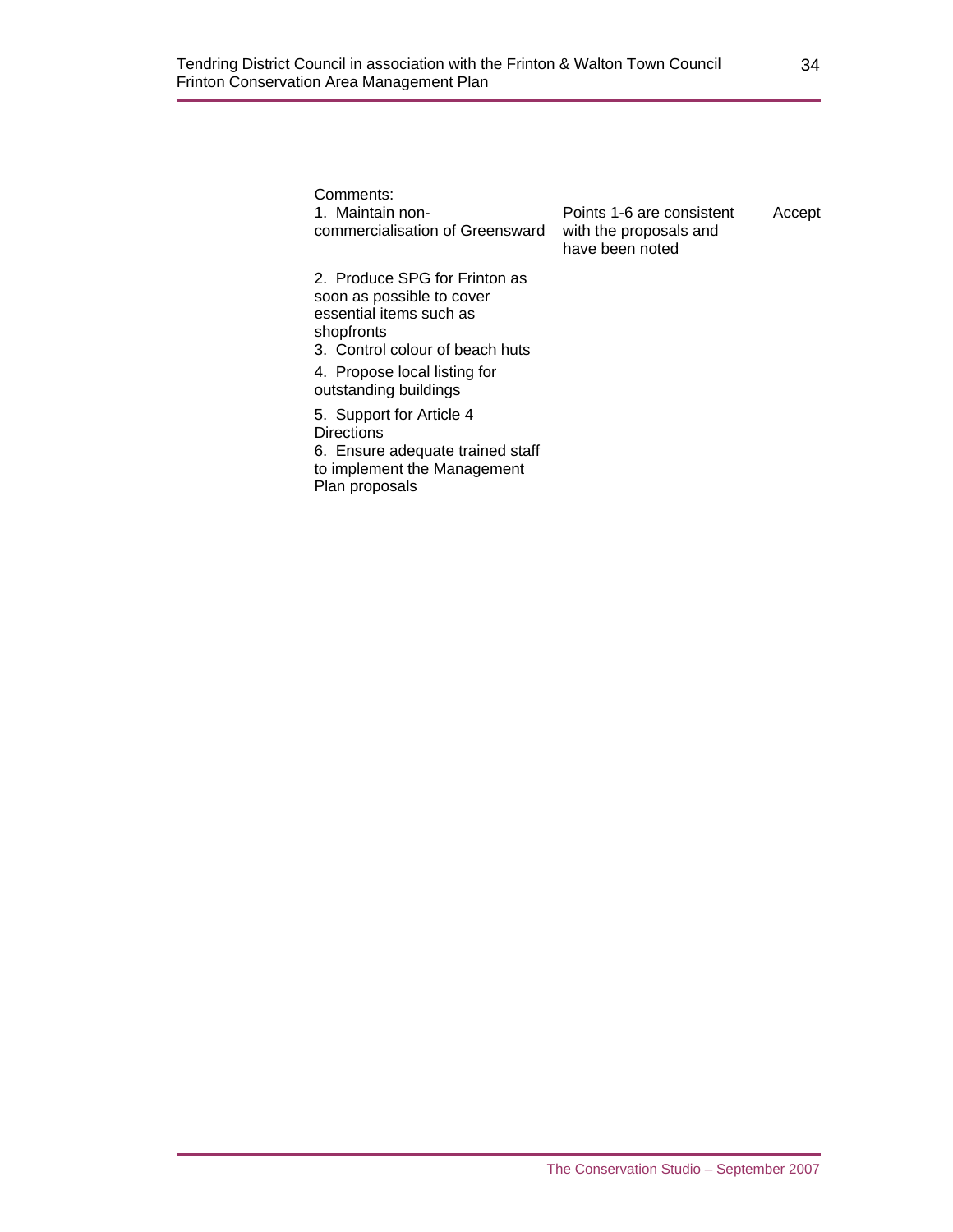## **Appendix 3. The Action Plan**

#### **SHORT TERM**

| <b>Action:</b>                          | <b>Achieved by:</b>                                                                                         | <b>Responsibility:</b>                                                             |
|-----------------------------------------|-------------------------------------------------------------------------------------------------------------|------------------------------------------------------------------------------------|
| Designations                            | Redesignation as two<br>conservation areas with the<br>suggested extensions                                 | <b>Planning Services</b>                                                           |
|                                         | Establish local list                                                                                        | <b>Planning Services</b>                                                           |
| Conservation policy                     | Identify place of conservation<br>in LDF                                                                    | <b>Planning Services</b>                                                           |
| Coordination across<br>Council services | Establish inter-service forum                                                                               | All District and County service<br>departments with property-<br>holding interests |
| Development control                     | Review approach to<br>materiality, replacement<br>buildings, promoting quality,<br>advertising ('A' boards) | <b>Planning Services</b>                                                           |
|                                         | Implement three Article 4<br>directions                                                                     | <b>Planning Services</b>                                                           |
| Enforcement                             | Review Priotities and<br>procedures in a new strategy                                                       | <b>Planning Services</b>                                                           |
|                                         | Establish photographic<br>baseline survey                                                                   | <b>Planning Services</b>                                                           |
| Education                               | Publish information about the<br>conservation area including a<br>statement of character                    | <b>Planning Services</b>                                                           |
|                                         | Heritage training for<br>Councillors                                                                        | <b>Historic Environment</b><br>Champion                                            |
| Enhancement                             | Design scheme for Connaught<br>Avenue                                                                       | Tendring DC and Essex<br><b>County Highways</b>                                    |
|                                         | <b>Plant further trees</b>                                                                                  | Leisure Services                                                                   |
| Promote vitality                        | Establish shopping loyalty<br>scheme                                                                        | Town Council and Chamber of<br><b>Trade and Commerce</b>                           |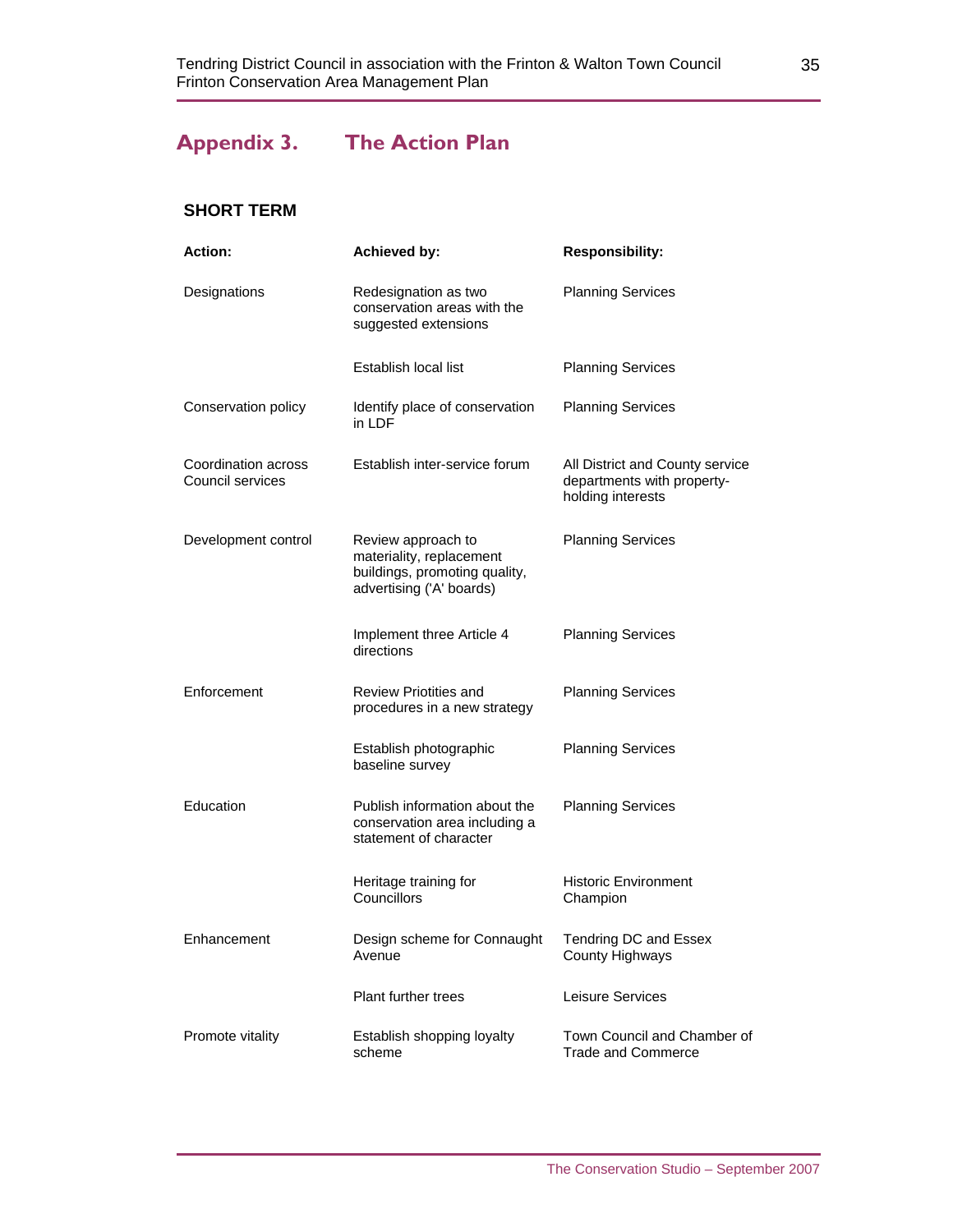#### **MEDIUM TERM**

| <b>Action:</b>   | <b>Achieved by:</b>                                                                                                                                                            | <b>Responsibility:</b>                                               |
|------------------|--------------------------------------------------------------------------------------------------------------------------------------------------------------------------------|----------------------------------------------------------------------|
| Policy           | Publish and adopt<br><b>Supplementary Planning</b><br>Documents for: Conservation,<br>Shopfront design, New<br>development in historic areas,<br>Traditional doors and windows | <b>Planning Services</b>                                             |
|                  | Publish sreet design guide                                                                                                                                                     | Essex County Highways,<br>Planning Services, and Leisure<br>Services |
| Promotion        | Establish a Conservation Area<br><b>Advisory Committee</b>                                                                                                                     | <b>Planning Services</b>                                             |
|                  | Establish regular programmes<br>of conservation and history<br>seminars                                                                                                        | Local societies                                                      |
|                  | Promote Heritage Open Days                                                                                                                                                     | <b>Town and District Councils</b>                                    |
|                  | Promote maintenance                                                                                                                                                            | <b>Planning Services</b>                                             |
|                  | Promote conservation skills<br>training                                                                                                                                        | Essex CC                                                             |
| Enhancement      | Implement Connought Avenue<br>scheme                                                                                                                                           | Tendring DC and Essex<br>County Highways                             |
|                  | Promote railway crossing<br>scheme                                                                                                                                             | Essex County Highways and<br>Railtrack                               |
|                  | Improve signage                                                                                                                                                                | <b>Essex County Highways</b>                                         |
|                  | Further planting                                                                                                                                                               | Leisure Services                                                     |
|                  | Beach huts colour scheme                                                                                                                                                       | Frinton Beach Huts<br>Association                                    |
| <b>LONG TERM</b> |                                                                                                                                                                                |                                                                      |
| <b>Action:</b>   | Achieved by:                                                                                                                                                                   | <b>Responsibility:</b>                                               |
| Celebration      | Heritage awards scheme                                                                                                                                                         | <b>Town Council</b>                                                  |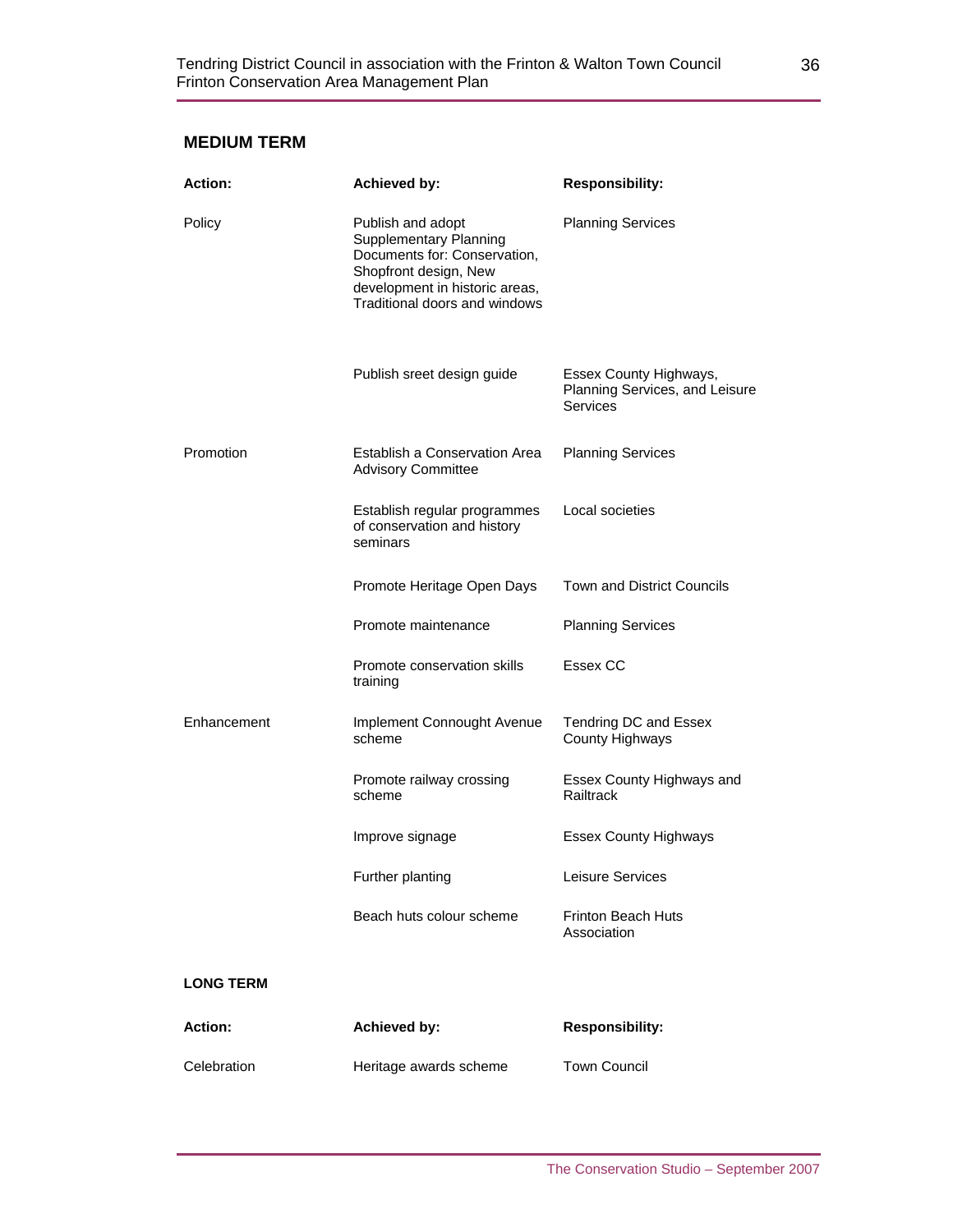| Enhancement | Further improvement schemes<br>especially to road junctions | <b>Essex County Highways</b>                    |
|-------------|-------------------------------------------------------------|-------------------------------------------------|
|             | Improvement scheme for<br>pedestrian walkways               | Essex County Highways and<br><b>Tendring DC</b> |
|             | Improved street lighting                                    | <b>Essex County Highways</b>                    |